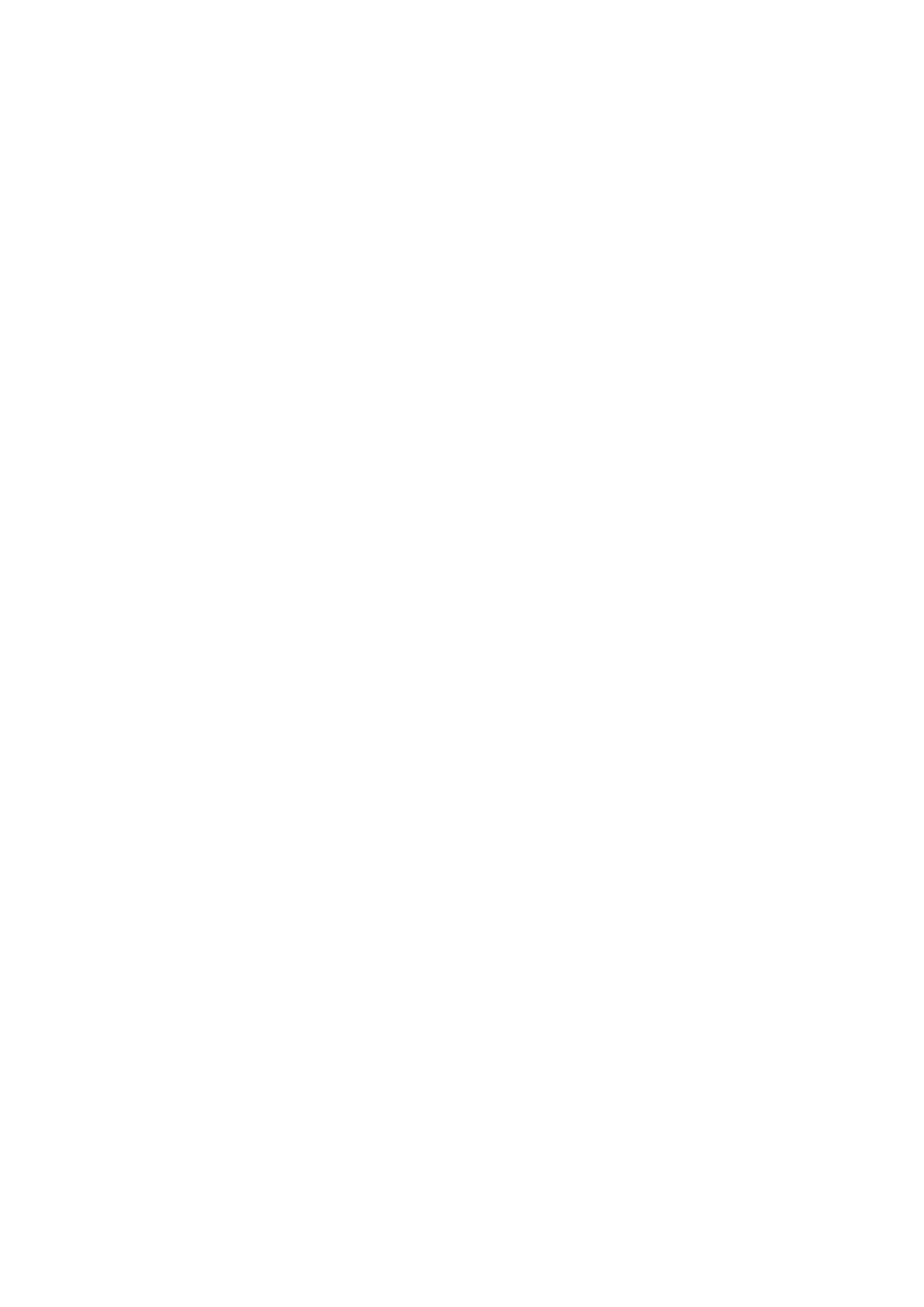# **Introduction**

Fifteen years ago, Henry Kissinger nominated the United States, the European Union, Russia, China and Japan as the five poles of power that would define the new multipolar century.1 India made it only as a 'probable.'

Today's reality is that the European Union, Russia and Japan are facing an uncertain economic future, and there is increasing agreement that the twenty-first century will be an Asian one based overwhelmingly on the rise of China. Although America is entering a period of relative decline, it will still remain the dominant power in Asia and the world for several decades. On the other hand, the regional presence of a rising China will be immense. The 2009 *Defence White Paper* released by the Department of Defence predicts that China will be the strongest Asian military power by a 'considerable margin.'2

These kinds of projections have led the Rudd government to adopt a 'Chinacentric' view of our future regional strategic environment and security policy, alongside uncritical acceptance that building all-inclusive multilateral security institutions will be the most effective way to manage China's rise and promote continued peace in the region into the future. For example, the main impetus behind Prime Minister Kevin Rudd's Asia Pacific Community (APC) idea is to build new security architecture in the region that can help manage China's rise and diffuse future tensions. But even if one accepts that the continued and rapid rise of China will be the most significant driver of change in the region and the most likely cause of instability in Asia, there are legitimate criticisms that Rudd's 'Asia policy' is focused too heavily on China and not enough on deepening relationships with allies such as Japan—still the second-largest economy in the world—and budding partners such as India. The future credentials of India are consistently ignored or given relatively little attention by officials and strategists in Canberra. Indeed, in the quest to build China-focused security architecture, the strategic role of India and the importance of its geopolitical weight in structurally constraining and 'managing' China are poorly appreciated. Beyond token statements acknowledging its rise, India remains our great strategic blind spot.

Ignoring India is a serious mistake and a significant oversight considering that the United States and our other allies and partners in Asia—also looking to anticipate future regional problems—are working hard to cultivate a constructive and long-lasting diplomatic and strategic relationship with India. Washington and other Asian capitals are focused on bulking up bilateral relationships with emerging centres of power such as New Delhi rather than the premature building of comprehensive, all-inclusive multilateral security institutions in the region. As the Australian *Defence White Paper* acknowledges, 'strategic stability in the region is best underpinned by the continued presence of the United States through its network of security alliances and partnerships, including with Japan, the Republic of Korea, India and Australia.'3 Enormous efforts and diplomatic resources are being put into building a better bilateral relationship with New Delhi in Washington, Tokyo, Jakarta and Singapore, in particular, with impressive results. If Australia is to remain a strategically clever, active and relevant middle power, it is time for Canberra to do the same.

# **India—the other rising great power in Asia**

China's ongoing economic success story is a spectacular one, but it overlooks the fact that the Indian economy—more reliant on domestic consumption and less on state-led capital spending—has been booming for almost two decades and has tripled in size since 1988. India's GDP as a share of the global economy (by PPP measurement) grew from 3.4% in 1978 to 4.6% in 2008. Growth per annum has averaged around 7.5% since the early 1990s, reaching 9% per annum for the past three years. Goldman Sachs estimates that the Indian economy will quadruple in size from 2007 to 2020, will surpass the size of the US economy in 2043, and will overtake Japan as the second-largest economy in the world behind China.<sup>4</sup>

**The future credentials of India are consistently ignored or given relatively little attention by officials and strategists in Canberra.**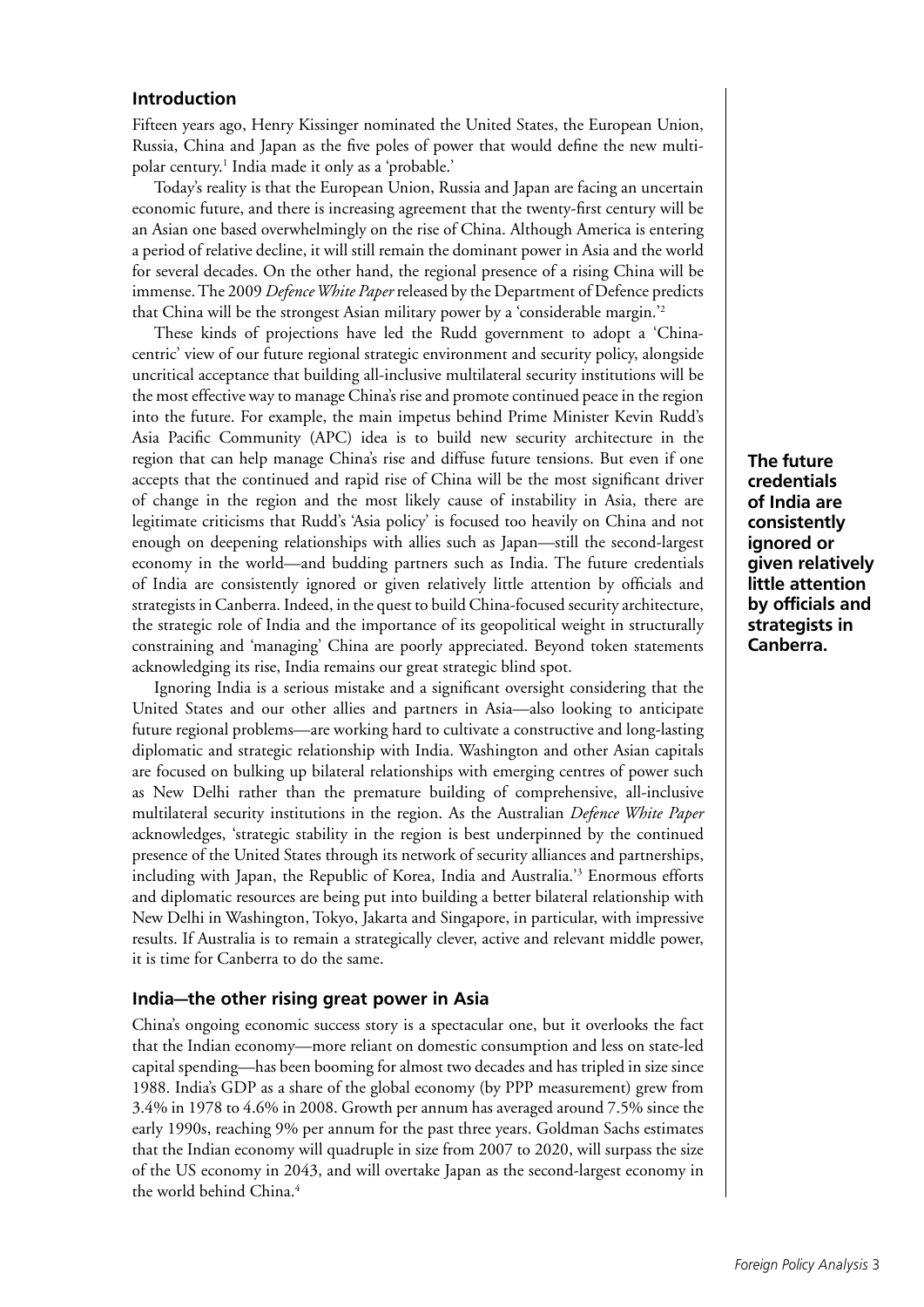Despite the global downturn, the Indian economy will still grow between 7 and 8% in 2009. Importantly, unlike East Asian economies, 30–40% of GDP growth is due to rising productivity rather than ever-increasing capital and labour inputs.<sup>5</sup> For example, since the 1990s, the proportion of growth explained by total factor productivity is around 40%, compared to around 20% in the early 1980s with impressive improvements in the services and industry sectors.<sup>6</sup>

True, there are numerous problems that India needs to be overcome—including endemic corruption, institutionalised discrimination, an obstructive bureaucracy, the need for land reform—before setting on an irreversible path of successful and spectacular development. But in terms of exerting a significant strategic presence, it is significant that India has the largest middle class in the world—approaching 300 million people. China's middle class is still only 50 million–200 million (depending on the definition). This means that India has a critical mass of elites generating crucial economic resources required by New Delhi to become a great power even if a large proportion of the country remains poor. Unlike China's ageing problem,<sup>7</sup> India will have a favourable working age demographic until at least the middle of the century: around 50% of India's population is under 25 years old.<sup>8</sup> In contrast, around 2015, more people will be leaving the workforce in China than entering it.<sup>9</sup> The Indian working-age population is due to surpass China's in 2025 (approximately 900 million people) and its overall population will surpass China's by 2030–40.

India is not just a rising economic power. It has the second-largest military in the world and the fifth-largest navy in the world. Its rapidly growing navy is highly professional and includes the British-built aircraft carrier *INS Viraat*. New Delhi is also designing and building its own aircraft carriers, plans to construct its own nuclear-powered carriers in the near future, and boasts an indigenously built and designed nuclear powered submarine.10 Military spending has been consistently growing at around 10% every year and is currently US\$26.6 billion, compared to China's US\$70.3 billion and America's  $$518.3$  billion.<sup>11</sup>

Many Australian officials privately consider their Indian counterparts as being painstakingly difficult and too unpredictable to deal with constructively. Yet, officials throughout Southeast Asia suggest to me that while this was their experience with New Delhi a decade ago, it is much less so the case today. Australia has a relatively small diplomatic presence in New Delhi—albeit ably led by Peter Varghese, former Director-General of the Office of National Assessments—and only thinly staffed consulates in Mumbai and Chennai.

Australia under Prime Minister John Howard caught on to the strategic value of India only during his final term in office. The current Foreign Minister, Stephen Smith, has promised to take Australia-India relations 'to a new level ... to the frontline of our international partnerships.'12 But Prime Minister Rudd, the driving force behind Australia's strategic and foreign policy, has devoted little personal and official energy toward any concrete initiatives and secured few outcomes. As Hamish McDonald, the Asia-Pacific editor of the *Sydney Morning Herald*, observes, Australia's peak intelligence body, the Office of National Assessments, is struggling to build its analytical expertise on India. Australian diplomats are learning about India after they arrive in their postings.13 Contrast the Rudd government's relative neglect of India with the barely reported fact that on 24 November 2009, US President Barrack Obama will welcome Indian Prime Minister Manmohan Singh for the first state visit of his presidency. Despite earlier fears that the Obama administration would eschew the advances in the US-India bilateral relationship made under the presidency of George W. Bush, the current administration has been making low-key but consistent advances towards India. The choice of Prime Minister Singh as Obama's first state guest is significant because as White House spokesperson Robert Gibbs explained, the visit will 'highlight the strong and growing strategic partnership between the United States and India.'14

**India has a critical mass of elites generating crucial economic resources required by New Delhi to become a great power.**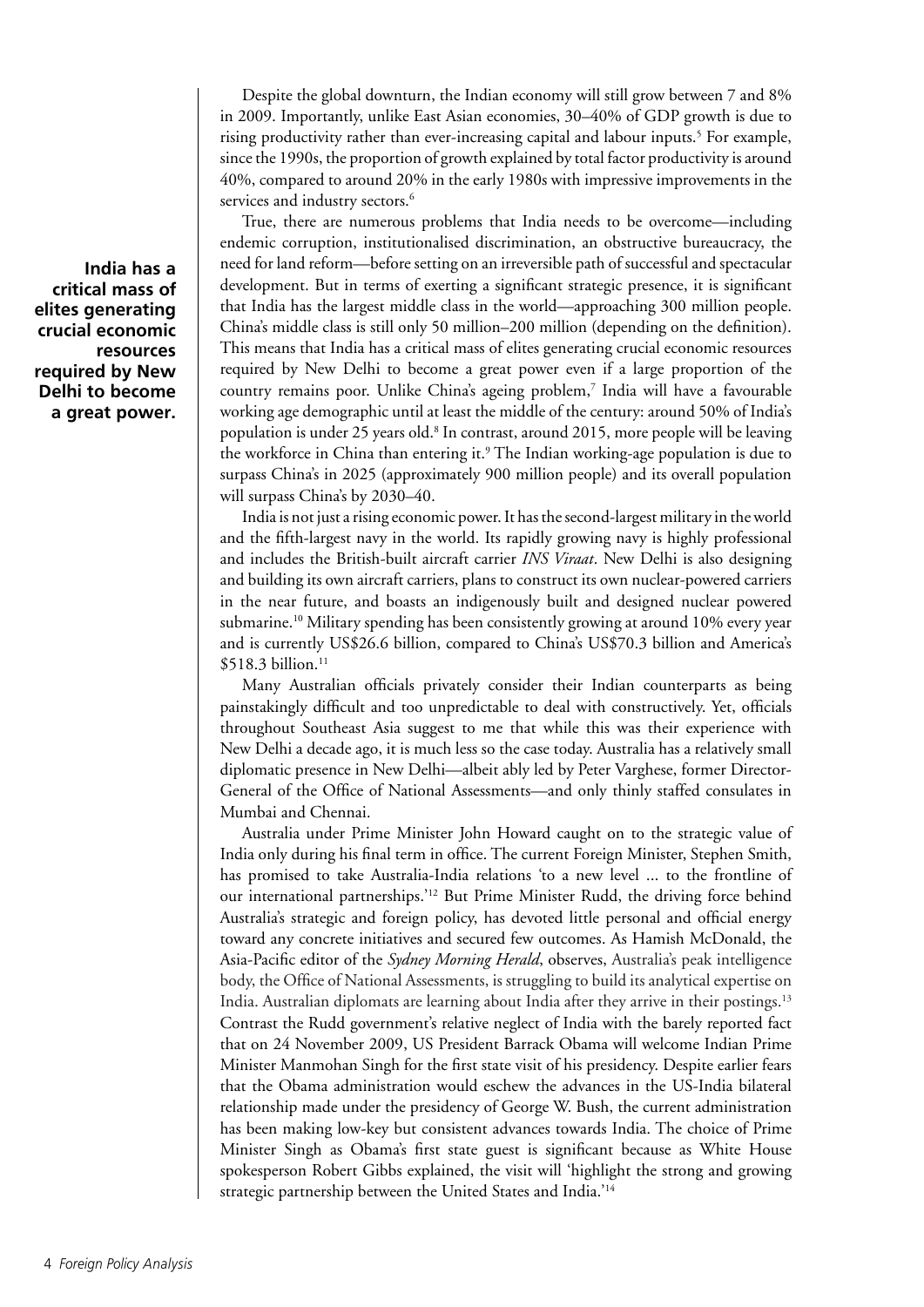The term 'strategic partnership' is not deployed lightly in official Washington circles; tellingly, Washington has not yet applied similar terms to the US-China relationship. It is now well-entrenched in the American strategic community on both sides of politics that a growing US-India strategic partnership can serve as a much sought-after 'structural constraint' to Beijing's ability to potentially disrupt the existing security order, even as China rises. It is widely accepted in both Washington and New Delhi, and also throughout Asia, that the US-India partnership greatly enhances the prospect of continued stability in the region. True, this is dependent on India continuing to rise and being successfully brought into the existing diplomatic and strategic structures in Asia. But there is growing evidence that both are occurring, meaning that India is well positioned to become the 'swing state' that could determine Asia's future balance.

#### **The rise of strategic India**

The central position of India, its magnificent resources, its teeming multitude of men, its great trading harbours, its reserve of military strength, supplying an army always in a high state of efficiency and capable of being hurled at a moment's notice upon any point either through Asia or Africa—all these are assets of precious value. On the West, India must exercise a predominant influence over the destinies of Persia and Afghanistan; on the north, it can veto any rival in Tibet; on the north-east … it can exert great pressure upon China, and it is one of the guardians of the autonomous existence of Siam.15

#### —*Lord Curzon, Viceroy of India 1898–1905*

The recent historical neglect of India as a key strategic player in Asia is an aberration given the sheer size of the country in a location that would thrill any geo-strategist—the fault of both insular Indian domestic and foreign policy since its independence in 1947 and a lack of imagination on the part of America and its Asian allies.

For decades, India was its own worst enemy. The country's poorly performing socialist system, its cultural insularity, and reflexive anti-Americanism limiting New Delhi's influence were shortcomings that stifled India's economic growth and strategic value. Leading foreign policy analyst C. Raja Mohan memorably compared India's older strategic culture and style to a 'porcupine'—vegetarian, slow-footed, defensive, and prickly.16 Prime Minister Nehru's aversion to the West and the early rhetoric of 'non-alignment' (which conveniently ignored the fact that India signed an alliance with the Soviet Union) dominated Indian strategic culture for decades. The result was strategic irrelevance despite the existence of such a large state.

To be sure, many of the problems between India and the United States, and India's subsequent isolation, were also the result of Cold War politics. During the John F. Kennedy administration (1961–63), democratic India was seen as an important counterbalance to authoritarian China. However, the Chinese invasion of India in 1962 meant that India moved closer to the Soviet Union following the Sino-Soviet split in the 1960s. Subsequently, during the two Indo-Pakistan wars in 1965 and 1971, Washington offered diplomatic and military assistance to Islamabad while New Delhi eventually signed a 20-year pact of 'peace, friendship and cooperation' with the Soviet Union in 1971 (primarily to deter possible Chinese adventurism). Further obstacles to a better US-India relationship were erected after President Richard Nixon initiated the rapprochement with China in 1972 in order to isolate the Soviets. Even though there was a slight easing of tensions between India and the United States when President Jimmy Carter assumed power, India's refusal to support American's anti-Soviet campaign after the Soviet Union invaded Afghanistan in 1979 significantly reversed any small progress in the US-India bilateral relationship. Critically, America deepened its strategic relationship with Pakistan after the 1979 Soviet invasion of Afghanistan. The increased **For decades, India was its own worst enemy.**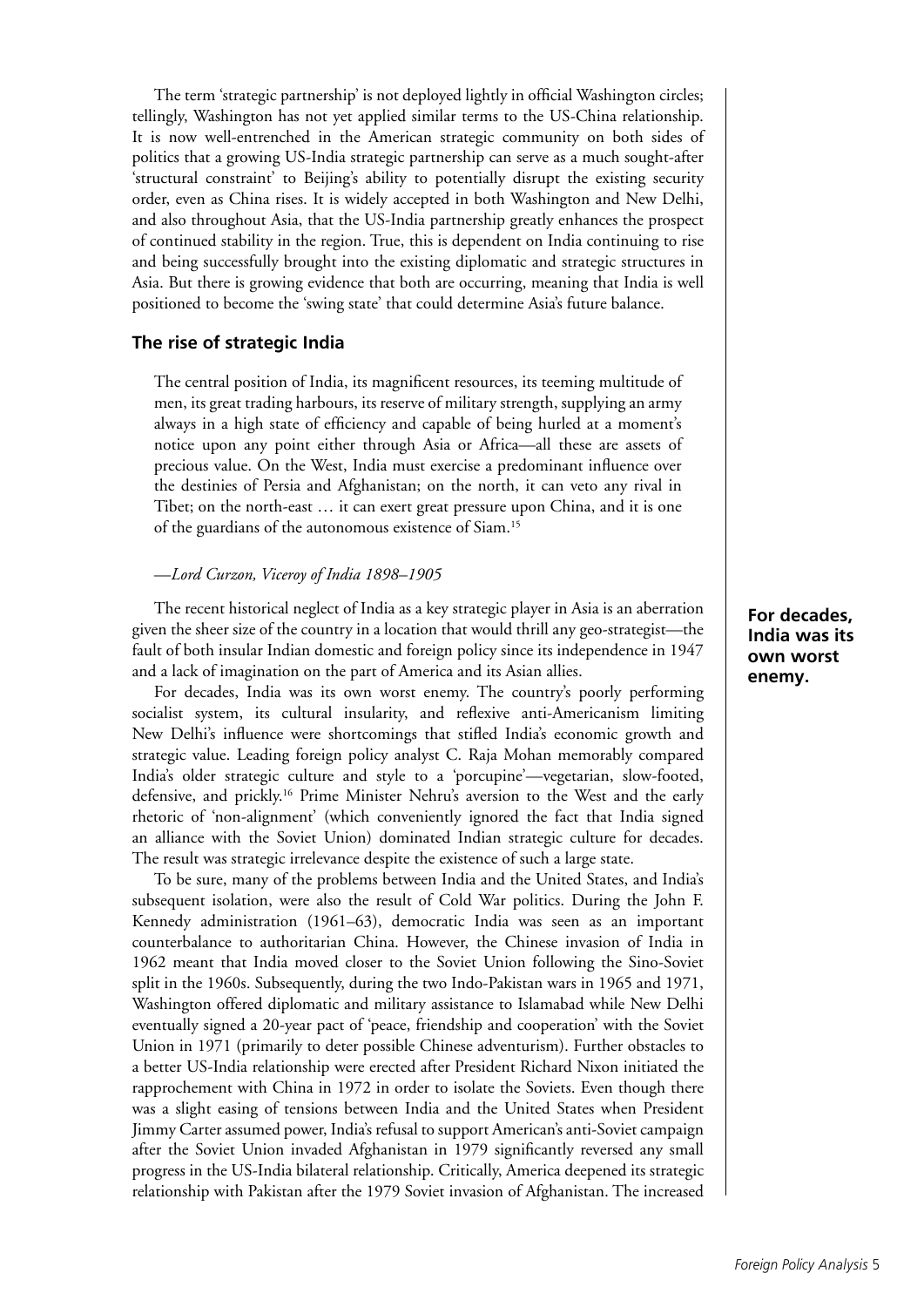military cooperation between America and Pakistan raised fears that this might allow Pakistan to narrow the military gap with India, and pushed India even closer to the Soviet Union.

India's emergence from this hiatus happened in a process that unfolded over several decades, but 1991 was the year that India decisively woke from its complacent slumber both economically and strategically. Importantly, Prime Minister Narasimha Rao, who was elected in 1991, chose the pro-reformist and free-market advocate Manmohan Singh as his Finance Minister to deal with the serious fiscal and economic crises facing the country.

India was confronted by a serious fiscal and balance of payments problem that had been worsening over a number of years. These deep-seated problems were exacerbated by the decision to purchase a large amount of petroleum on the spot market following Iraqi leader Saddam Hussein's invasion of Kuwait in 1991 as well as dramatic falls in remittances from Indian workers in the Middle East as a result of the first Gulf War. The decision drained the country's foreign exchange reserves, and the economic situation worsened after India lost its export markets in East Europe following the disintegration of the Soviet Union. In barely two years, 1990–91, an estimated 110 million people were thrown into poverty.<sup>17</sup>

As Finance Minister, Singh was the architect of the economic reforms that reversed this crisis and led to a two-decade economic boom. Unlike previous balance of payments led crises in 1956–57, 1965–66, and 1980–81where Indian leaders reflexively reverted to communist principles and tightened rather than loosen controls and regulations,<sup>18</sup> Singh responded by altering the direction of the nation's economic policies. This included gradually abandoning import-substitution industrialisation, and slowly unravelling the regime of licenses, quotas, permits, and other regulations that stifled economic growth. To be fair to previous governments, the impetus for gradual, ad hoc liberalisation was already evident in the 1980s under the leadership of Indira Gandhi and Rajiv Gandhi.19 But the 1991 crisis gave this trend an irreversible shot in the arm.

Moreover, the implosion of the Soviet Union woke the Indian strategic community from its complacency. India faced the final decade of the twentieth century needing a new strategic vision that would complement the primary goals of both maintaining its independence and accelerating economic development. Under Prime Minister Narasimha Rao, increased engagement with regional powers was seen as a strategy that would enhance Indian economic development, status and, ultimately, the country's security. Remaining 'independent' no longer implied remaining 'unaligned'; the latter had become devoid of any real meaning. The benefits of being a strategic 'porcupine' were minimal. Instead, New Delhi realised that an economically strong and engaged India, rather than a weak and isolated one, was to be the future foundation for an effective counter-dominance strategy. But more than this, India also came to the sensible realisation that a country of its size, with one of the great civilisations in the world, had a natural role to play as a great regional and eventually global power.

# *(a) Looking East*

India's Look East policy was launched in 1992. In his first budget speech in Parliament in July 1991, Finance Minister Singh had offered a famous quote from French novelist Victor Hugo—'No power on earth can stop an idea whose time has come'—and declared the emergence of India as an economic power as one such idea. But looking east was not just an economic decision but an explicitly strategic one. Strategic engagement with Southeast and East Asian countries began simultaneously with economic engagement, not after it. Prime Minister Rao gave significant momentum to this shift by visiting China, Japan, South Korea, Vietnam, and Singapore.

**India also came to the sensible realisation that a country of its size, with one of the great civilisations in the world, had a natural role to play as a great regional and eventually global power.**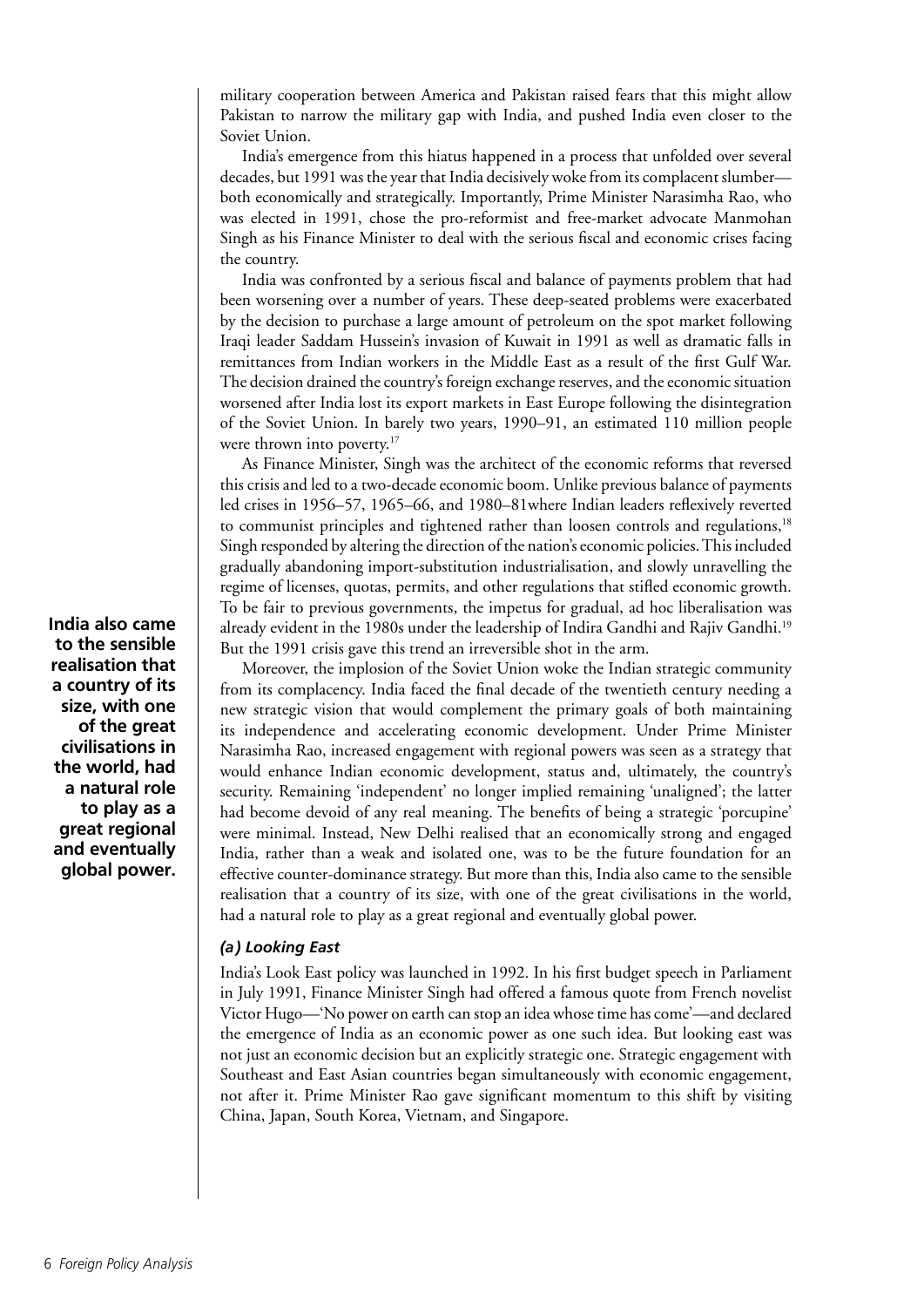#### **Key economic developments**

| 1992 | India became an important ASEAN dialogue partner.                                                                                |
|------|----------------------------------------------------------------------------------------------------------------------------------|
| 1996 | India became a member of the ASEAN Regional Forum (ARF).                                                                         |
| 2002 | India was placed alongside China, Japan and South Korea as an ARF summit level<br>partner.                                       |
| 2002 | Prime Minister Atal Behari Vajpayee addressed the first India-ASEAN Business<br>Summit.                                          |
| 2003 | India signed the Treaty of Amity and Cooperation (TAC).                                                                          |
| 2004 | India signed an agreement on India-ASEAN Partnership for Peace, Progress and<br>Shared Prosperity at the 3rd ASEAN-India Summit. |

By the time Prime Minister Singh came to power in 2004, India had long accepted the rhetoric of the twenty-first century being an 'Asian century' and its growing importance in a changing Asia. India grew in confidence and expressed a desire to play a significant role in shaping this new environment.<sup>20</sup> For a country that once viewed East and Southeast Asia as a region dominated by America and its lackeys, this was an enormous change.

As Prime Minister Singh acknowledged, the Look East policy 'was also a shift in India's vision of the world and India's place in the evolving global economy.'21 India needed to find new friends after the implosion of the Soviet Union. Moreover, by the mid-1990s, it was undeniable that China had become a major power in the region. The ongoing dispute with Pakistan wasn't going away, but India's status as just a great South Asian (rather than Asian) power could no longer guarantee the country's future security. In the 1990s, Chinese diplomatic strategy in the South China Sea was impulsive, aggressive and impatient. Since then, Beijing's diplomacy has been much more subtle. As the paper observes, China's rise—from a weak 'rogue dragon' to legitimate great power—further convinced the Indians that they had no choice but to accept a larger role in East and Southeast Asia.

#### *(b) India and the US—confronting the elephant in the room*

Although President George W. Bush in his second term came to the belated realisation that India and America shared important political values and strategic interests, the recent strategic interest in India had its roots after the 9/11 terrorist attacks. Following the American invasion of Afghanistan in 2001 to remove the Taliban from power, there was renewed strategic interest in New Delhi since Indian influence in Afghanistan had been strong until the rise of the Islamabad backed Taliban's rise to power in Kabul. India had supported successive governments in Kabul until the rise of the Taliban in the 1990s and subsequently supported the Northern Alliance that helped American forces depose the Taliban.<sup>22</sup> Since 2001, India has donated US\$1.2 billion to Afghanistan's reconstruction, making it the largest regional donor.<sup>23</sup>

Nevertheless, any further deepening of diplomatic and strategic relations between Washington and New Delhi still had to overcome a traditional stumbling block: the reluctance of India's political and bureaucratic elites to engage with the United States, especially after America's condemnation of India's nuclear test in 1998 and the persistent refusal to accept India as a 'legitimate' and 'responsible' nuclear power. From New Delhi's point of view, the Non Proliferation Treaty (NPT) was an unfair agreement that served to entrench the interests of the then nuclear powers of the United States, Soviet Union (now Russia), China, France, and Britain. Persistent American backing for what former Indian External Affairs Minister Jaswant Singh called the 'nuclear apartheid regime'24 was viewed as an affront to India. As Indian leaders and strategists consistently argued,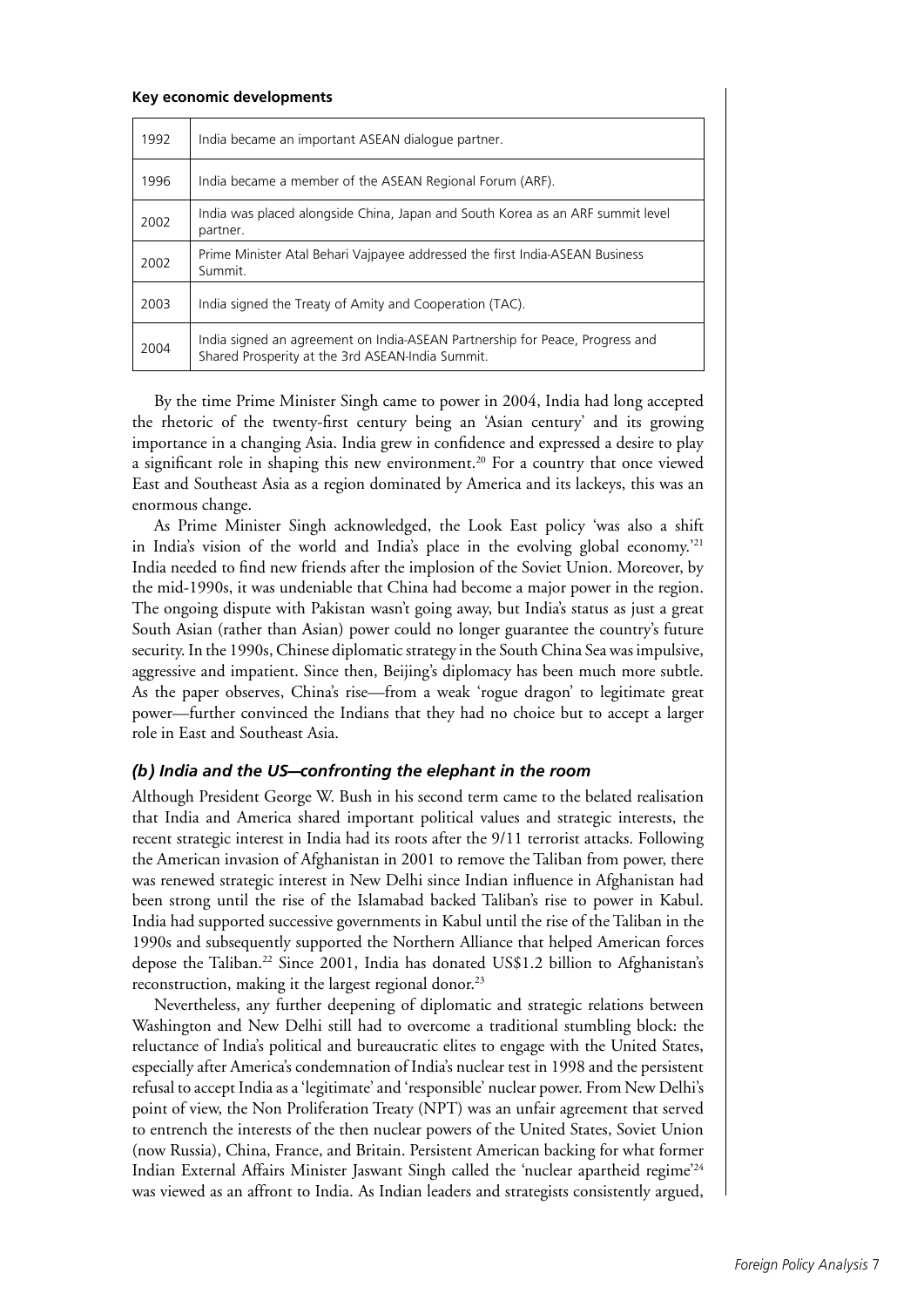India had proven itself to be a responsible nuclear power with a perfect non-proliferation history. The continued ostracism of India as a nuclear power, according to New Delhi, meant a refusal to recognise and accept India as a rising and responsible great power.

A major change to repair this rift became apparent when in July 2005, George W. Bush and Prime Minister Singh signed a framework for an agreement under which India agreed to separate its civil and military nuclear facilities and place all its civil nuclear facilities under International Atomic Energy Agency (IAEA) safeguards. In return, the United States offered India full support for its civilian nuclear program. The result was the *United States-India Nuclear Cooperation Approval and Non-proliferation Enhancement Act*, which came into force in 2008. Even though India remains a non-signatory to the NPT, the 45-nation Nuclear Suppliers Group (NSG)—of which Australia is a member—granted India a waiver at the behest of the Americans, allowing India to enter into the legitimate market for nuclear materials. The agreement recognised India as 'a responsible state with advanced nuclear technology' and gave New Delhi what it wanted (access to fissile material from international suppliers and civilian nuclear technology) and legitimised India as a nuclear power after decades of international ostracism.

Interestingly, the decision by the United States to move on the nuclear deal followed India's decision to apply for full membership of the Shanghai Cooperation Organisation  $(SCO)$  in June 2005, and again in October of that year<sup>25</sup> (after the conclusion of the US-India framework agreement). Even prior to the June 2008 statement by Indian External Affairs Minister K. Natwar Singh that India wanted to become a full member of the SCO, Beijing and New Delhi spoke ambiguously about working towards a 'strategic partnership.'

These developments took place during the same time the Central Intelligence Agency (CIA) described India as the key swing state in Asia and US strategists were urging the Bush Administration to prevent such an Indo-Sino partnership. Even though Prime Minister Singh characterised the framework agreement as one that would help secure Indian energy security in the future, it was squarely viewed by Indian officials as primarily a strategic move closer toward the United States. Notably, the deal was criticised by the communists from the Indian Left as being just that—one that entailed closer strategic relations with Washington—and condemned by the ultra-nationalistic Indian Right as one that would sacrifice India's 'strategic independence.' Similarly, there is no doubt that even though the decision to conclude the deal was frequently justified by American officials as one designed to help meet India's development needs by allowing it to purchase the nuclear materials it required to generate energy, Washington insiders widely admit that the primary motivation was a geo-strategic one.

Once the framework agreement was concluded, the foundations for a deeper strategic partnership between the United States and India were quickly laid. This was complemented by India and Japan declaring an ambition for a strategic and economic entente 'between Asia's two largest democratic powers' in December 2006. Then US Secretary of State Condoleezza Rice spoke frequently about the United States 'helping India to become a world power'26 both immediately before and repeatedly after the signing of the framework agreement. This grand offer was matched by concrete initiatives such as America's offer to help India produce world class combat aircraft. As C. Raja Mohan observes, 'Our 30-year complaint [about] denial regimes [that] have targeted India has now been rubbished with the American offers of joint production of world class combat aircraft. This is not to be mistaken for a hardware sale, but a realization that the Americans can live with a regional power like India.'27 American generosity therefore extended to helping India become a major military power.

The nuclear deal was also an important prelude towards a so-called 'de-hyphenated' approach to relations between America and India. From New Delhi's point of view, relations with Washington had always been complicated by India-Pakistan tensions. Given traditional American support for Islamabad, relations between Washington and New Delhi would always be awkward. A superpower like America could never

**The Central Intelligence Agency (CIA) described India as the key swing state in Asia and US strategists were urging the Bush Administration to prevent such an Indo-Sino partnership.**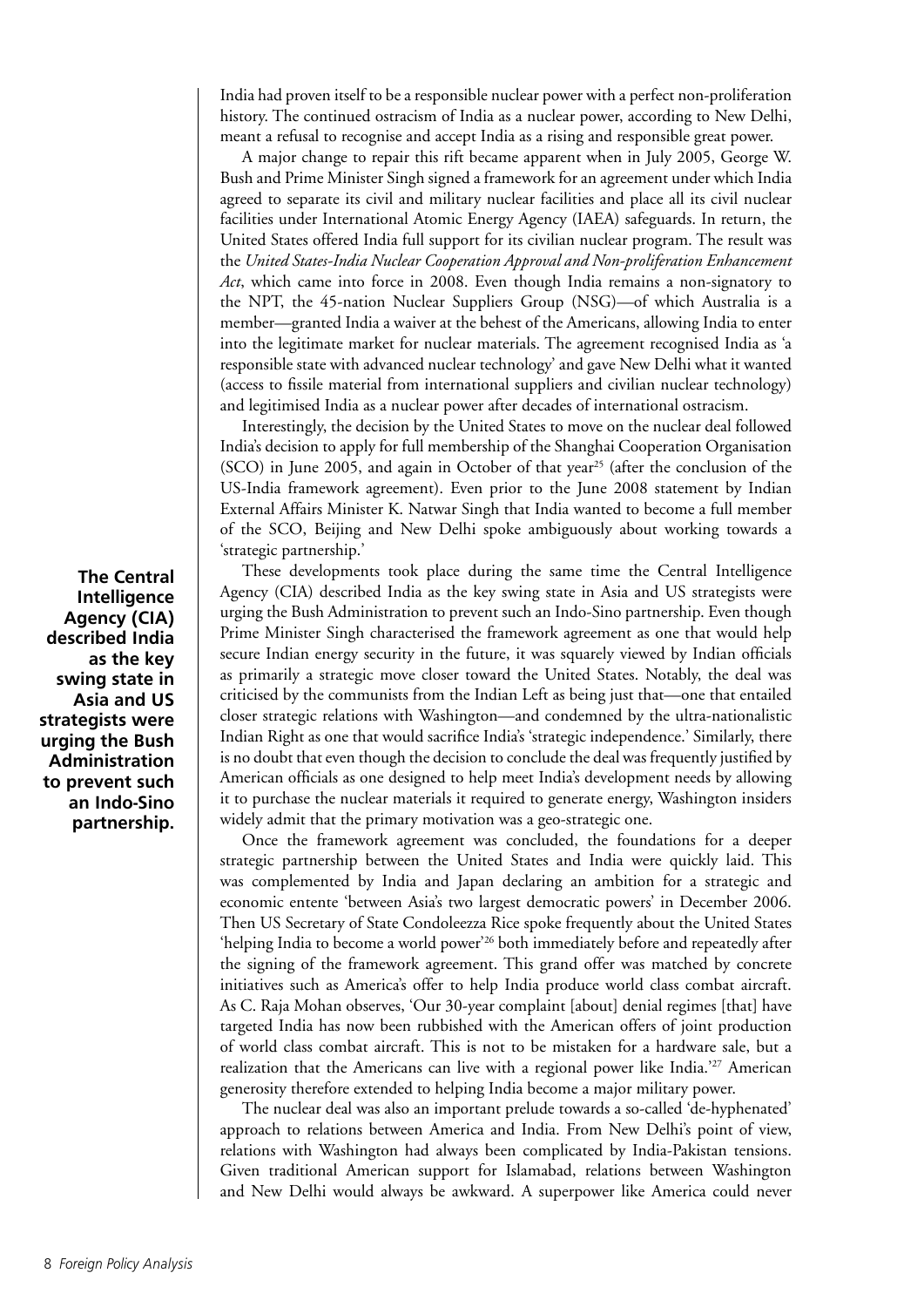be a neutral arbiter in the India-Pakistan issue. Under a 'hyphenated' approach, the US-India relationship was always vulnerable to Pakistani manipulation. By forging a US-India relationship independent of the India-Pakistan issue, the prospect of a blank slate, in theory at least, was offered to any emerging bilateral relationship between the United States and India.

India was President George W. Bush's big strategic play in the twilight of his presidency. To entrench the relationship, the strategic deepening between the two countries has been augmented by US-India naval cooperation institutionalised at the highest military levels, meaning that tactical and operational aspects of the partnership have become highly resilient to changing political whims. For example, the Malabar exercises, which resumed in 2002 following an interruption in the wake of the 1998 India nuclear tests, were elevated in importance. The September 2007 exercises involved military vessels and aircraft from the United States, India, Japan, Australia, and Singapore in joint exercises in the Bay of Bengal. Interestingly, the last time the American Seventh Fleet was in the Bay of Bengal was in 1971 when it was attempting to intimidate India as India and Pakistan fought a war that would lead to the establishment of Bangladesh. The 2008 exercises took place in the Arabian Sea. These involved the US nuclear powered aircraft carrier *USS Ronald Reagan* and anti-submarine warfare joint operations between the United States and India. This is significant since China is pursuing a sea-denial strategy against American maritime dominance, and Chinese submarines in Asian waters outnumber the American submarines by over four to one. US Lieutenant-Commander John Fleming, who participated in the 2009 exercises off the coast of Japan notably remarked, 'The US, Japan and India share democratic and seafaring traditions'28 and hinted at inter-operational exercises that go beyond mere tactical operations towards strategic cooperation. There is also talk about conducting joint aircraft carrier exercises, which would be a major next step in such cooperation.

Other recent US moves to encourage closer military ties with India have been considerable. In January 2009, the Obama administration approved the sale of six Lockheed Martin Hercules military transport planes worth US\$1 billion to India. In March 2009, the State Department approved the sale of eight Boeing P-81 maritime reconnaissance aircraft worth US\$2.1 billion to the Indians—the largest contract awarded to an American company by India. Then in July 2009, Secretary of State Hillary Clinton signed an End User Monitoring Agreement of military equipment, signaling an upping of trust and cooperation between the two countries. This paved the way for the September 2009 sale to the Indians of the 'futuristic' shipboard Hawkeye E-2D aircraft for Airborne Early Warning (AEW) and battle management. The UAE is the only other country that has gained State and Defense Department approval to purchase this technology. US sales of military hardware to India are expected to reach US\$35 billion over the next quarter century,<sup>29</sup> strengthening Indian reliance on American hardware, spare parts, and technology. India has also been looking to cooperate with the United States in building a ballistic missile defence (BMD) system in Asia. Finally, US companies are competing with rivals from Russia and France to sell fighter jets worth US\$12 billion to the Indian Air Force. If Lockheed Martin or Boeing were to win the contract, this would decisively shift New Delhi's planned US\$50 billion military upgrade away from its traditional reliance on Moscow and towards Washington.

In a personal letter written by President Obama to Indian counterpart Manmohan Singh shortly after Obama's election victory, the President-elect spoke about the 'shared interests, shared values, shared sense of threats, and ever burgeoning ties between our two economies and societies.' Obama then said, 'as a starting point … our common strategic interests call for a redoubling of US-India military, intelligence, and law enforcement cooperation.'30

The former US Ambassador to India Robert Blackwill notes that the importance of India is now 'sufficiently embedded in the strategic consciousness of the United States.'31 Likewise, the strategic usefulness of closer relations with the Americans is widely accepted

**India was President George W. Bush's big strategic play in the twilight of his presidency.**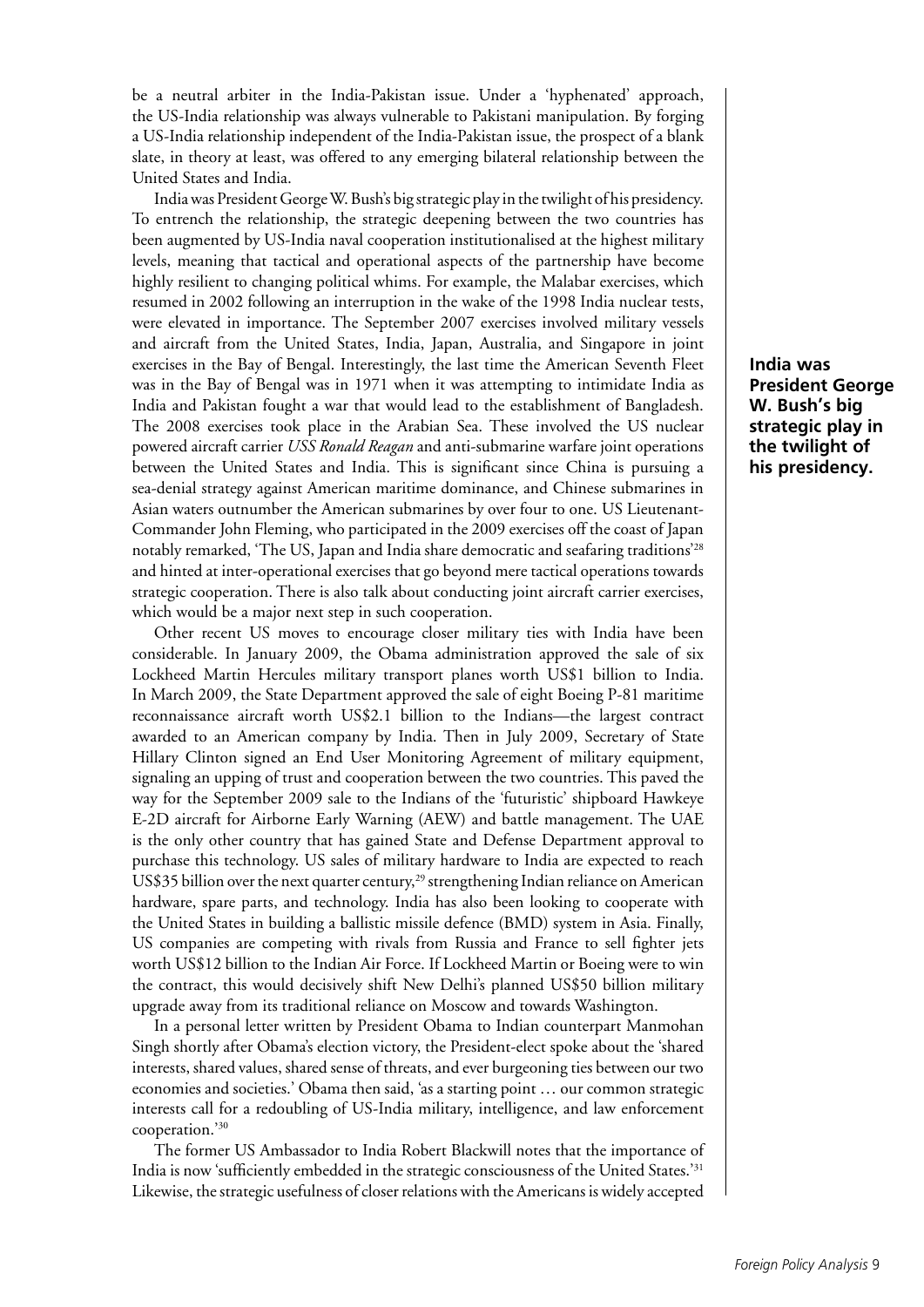amongst India's policy elites, a theme in Indian foreign policy that has been reinforced by the emphatic victory of Prime Minister Singh's Congress Party-led coalition in the May 2009 elections.

# **The China strategic conundrum**

The recent American (and regional) interest in India as a strategic partner is enhanced by the fact that continued American dominance in Asia faces a new set of challenges that were not entirely apparent when America became the world's only superpower less than two decades ago. Global and regional terrorism, as well as the ongoing situation in Pakistan and Afghanistan is one challenge. But by far the most important long-term challenge is the re-emergence of China as a great power in the region. In particular, China presents a strategic conundrum for America and its allies.

On the one hand, China is emerging as the clear challenger to American dominance, values and interests in the region. China's newfound significance and recent revival of its 'great power mentality' is built on the back of its spectacular economic growth since the reforms in 1979.<sup>32</sup> Although a beneficiary of US-backed security and stability in the region, China is still a dissatisfied rising power. Driven by a genuine sense of '150 years of humiliation' at the hands of Western and Japanese powers, the urge to return to greatness is deeply embedded in the expectations of both its leaders and social elites. Once the predominant power in Asia for almost 3,000 years, it is only now re-emerging within a regional order with a set of rules that it had no role in defining. It is also rising within a post-World War II regional security order that was not designed to accommodate the return of such a large competitor.

Chinese regional ambitions, and the view of itself as the historical and natural great power in Asia, put it at odds with the US-backed regional order. The question of Taiwan remains a flashpoint that could yet lead to war between China and the United States. Territorial disputes between China and countries such as India, Russia, Japan, and several Southeast Asian states persist even if they are stable for the moment. China still claims four-fifths of the South China Sea as its historical waters, and is in the process of acquiring a naval capacity that will extend far beyond its stated aim of winning a war in the Taiwan Straits. The fact that China remains authoritarian—and a key backer of authoritarian regimes in states such as North Korea and Myanmar—creates distrust in Washington and many Asian capitals. Political values have strategic significance. China will not receive America's blessing (and that of its allies) as a great power to which it will happily cede influence until China gives up its vast territorial and maritime claims. Neither will the United States happily support the 'inclusion' of Taiwan back into Beijing's fold whilst China remains authoritarian.

On the other hand, despite widespread distrust of Beijing, the great strategic and diplomatic challenge for the United States and countries in the region, including Australia, arises from the fact that China is now viewed by the region (and by the United States) as a 'legitimate' rising state that is indispensable to the regional and global economy. Unlike the Soviet Union, or China under Mao Zedong, modern China is much more integrated into the existing regional and global economic system. This ensures that China is an essential regional and global economic player. In 2008, China was responsible for around one-quarter of global GDP growth, overtaking the United States as the most important economy in this regard. Chinese exports reached US\$377 billion in 2008, and it is estimated that China holds more than US\$1.3 trillion in USD denominated financial assets, including more than US\$800 billion in US Treasury bills.<sup>33</sup> China has become the region's primary export platform, importing more from the rest of Asia and exporting more to the rest of the world than any other Asian country.<sup>34</sup> From US\$100 billion in 2004, trade between China and ASEAN surpassed US\$200 billion in 2008, and there is constant talk—although little progress—of a Free Trade Agreement between China and ASEAN by 2010.35 The economic rise of China has brought enormous economic benefits to the region and

**China presents a strategic conundrum for America and its allies.**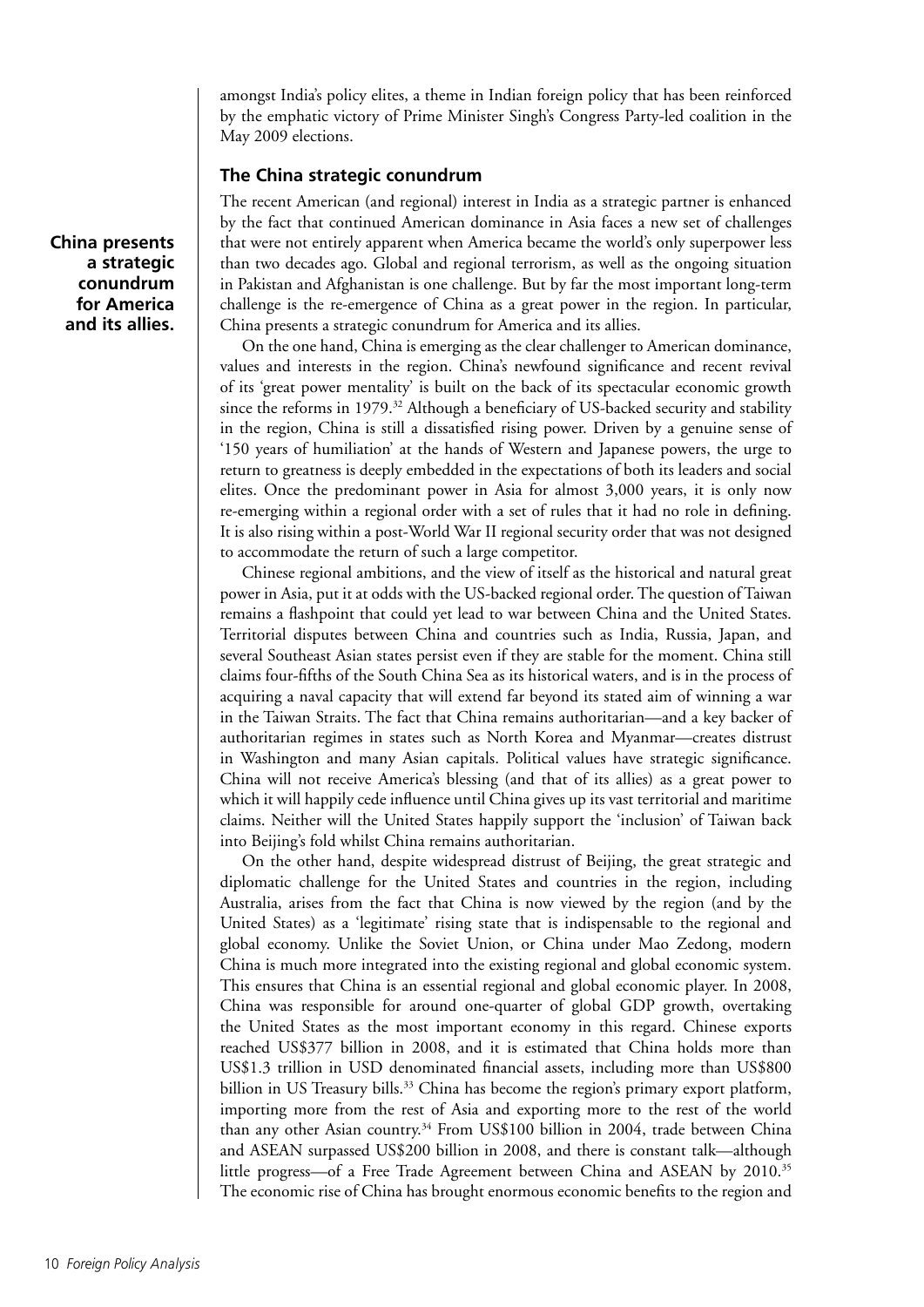the rest of the world. Even though almost every country in the region sees the continued American presence as a welcome deterrent against a possibly disruptive China, it is unthinkable for American allies in Asia to pursue any explicit economic containment strategy or to diplomatically isolate Beijing in the absence of serious Chinese provocation. Doing so would jeopardise future prosperity in an area where economic regionalism is growing and also enrage a great power, hence bringing to a premature end the hope that an increasingly 'socialised' China could be peacefully integrated into the existing setup.

To give regional leaders less reason to publically express fears about China's rise, Beijing has conducted a carefully crafted and well-executed diplomatic strategy designed to increase acceptance of China as a great power and appease fears that a rising China would be a threat to the existing order. For example, Beijing has deliberately highlighted 'consensus' decision-making as the way forward and is emphasising primarily 'win-win' agreements with states in the region. Its engagement with ASEAN is relentless, having attended more than 40 major ASEAN meetings since 2000 compared to the Americans who have attended around 10.

Moreover, Chinese attempts to build a case for its legitimacy in Asia, Europe and America have been helped by the fact that China's return to greatness is a long-awaited development not only for China's 1.3 billion people but also for the approximately 40 million Chinese diaspora throughout these continents.

Beijing has even shown that it is capable of innovative regional leadership through the formation of the Shanghai Cooperation Organisation (SCO) with China, Russia, Kazakhstan, Kyrgyzstan, Tajikistan, and Uzbekistan as full members. Four states, India, Iran, Mongolia and Pakistan, have observer status. Although arguably creating distrust in equal measure, China is also buying friends and influencing countries through 'no-strings attached' aid policies in countries such as Cambodia, Myanmar and Sri Lanka. China has no interest in improved governance or better institutions in these recipient countries but expects and receives their support in the manner of client states.

China's economic integration and diplomatic successes presents a profound conundrum for the United States and its regional allies. Explicit attempts to 'contain' China and keep it isolated will create a resentful great power. Any regional government seen to be explicitly containing China will find an unsupportive domestic and regional audience. Even as suspicions of Beijing's long-term intentions grow, few states in Asia are prepared to miss on the immediate benefits of economic cooperation with China, and are reluctant to explicitly alienate such an important rising power.

#### **The permanence of Sino-Indo tensions**

The rise of China is frequently seen as an East and Southeast Asian strategic conundrum while India has long been viewed only as a South Asian power. Yet, in many respects, India's first Prime Minister Jawaharlal Nehru shared Lord Curzon's expansive view of the country's strategic worth: India was 'the pivot round which the defense problems of the Middle East, the Indian Ocean, and Southeast Asia revolve.'36 Likewise, Prime Minister Singh argued that India's strategic footprint as a 'super regional power covers the region bounded by the Horn of Africa, West Asia, Central Asia, Southeast Asia and beyond, to the reaches of the Indian Ocean.'37 A large country of such geo-strategic significance and ambition was always likely to experience tensions with Asia's other great traditional power, China. As US-India policy expert Ashley Tellis argues, 'China and India appeared destined for competition from the moment of their creation as modern states.'38 C. Raja Mohan makes a similar point:

I tell the Americans: You balanced China from 1949 to 1971, but then allied with Beijing from 1971 to 1989. India has been balancing China since the day the Chinese invaded Tibet in 1950. We have always balanced China—and that's what we'll continue to do.<sup>39</sup>

**'China and India appeared destined for competition from the moment of their creation as modern states.'**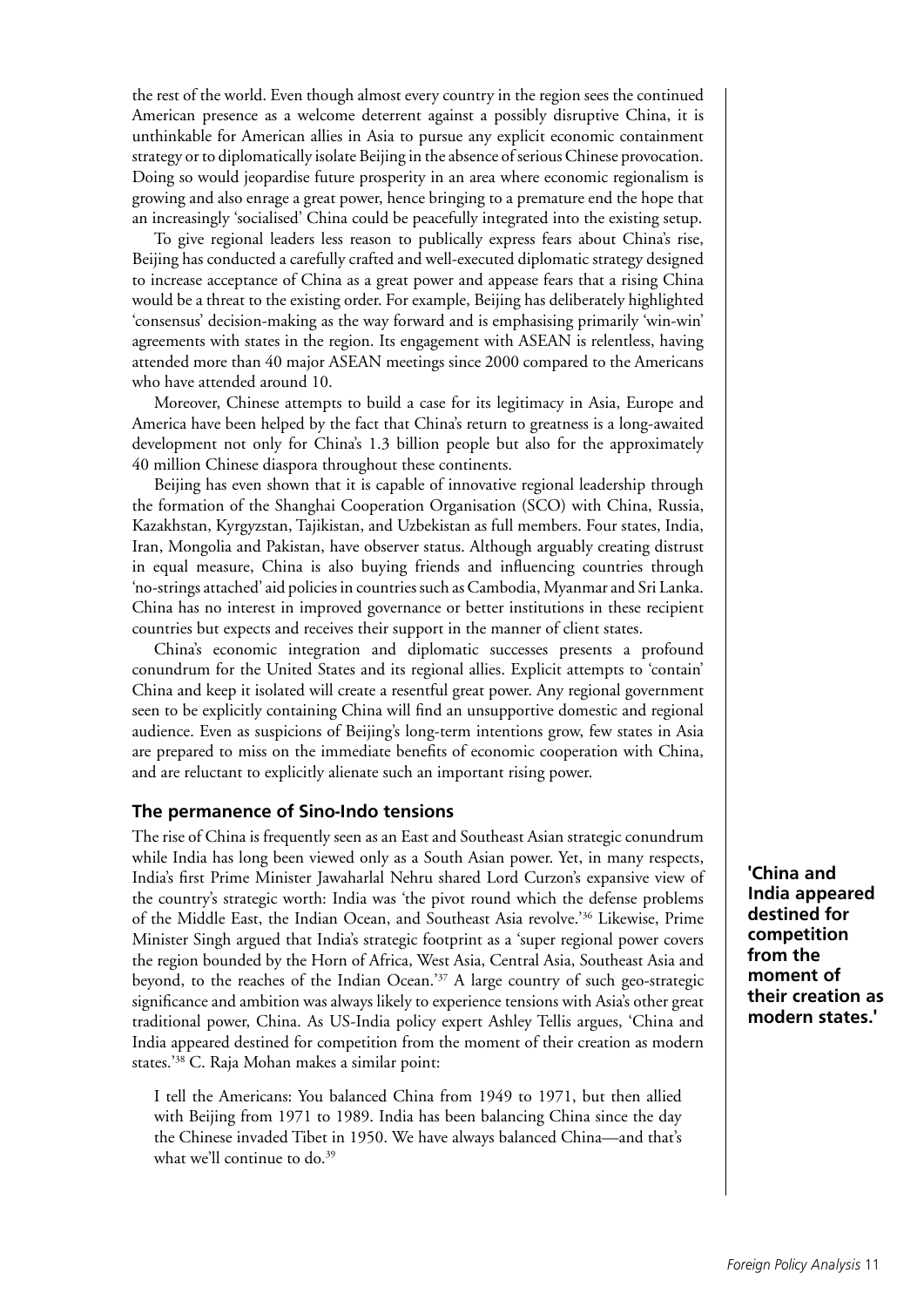Twentieth century history and the first decade of this century confirm this hypothesis. Even though Prime Minister Nehru initially held an optimistic view of India-China relations as the driving force behind a resurgent Asia, relations had soured by the late 1950s with China accusing India of nursing ambitions for a 'greater Indian empire.'40 China's invasion of Tibet in 1950 had previously erased the traditional buffer between China and British-ruled India. This was always a concern for Indian strategists even though Nehru initially turned a blind eye for the sake of harmonious China-India relations. The China-India war in 1962 led to a defeat for India and China seizing the Aksai Chin region, which linked Tibet and Xinjiang provinces.

China still claims some 90,000 square kilometres of Indian territory, including large parts of the eastern-most Indian state of Arunachal Pradesh (which has Myanmar to its east). To put this in geographical context, the disputed area is more than twice the size of Switzerland. Tensions remain real, illustrated by China recently blocking the Asian Development Bank's US\$2.9 billion loan destined for India because US\$60 million of it was earmarked for a water program in Arunachal Pradesh.<sup>41</sup> More recently, Beijing expressed 'strong dissatisfaction' over Prime Minister Singh's visit to Arunachal Pradesh to help campaign in a local election. New Delhi responded by reaffirming that Arunachal Pradesh is 'an integral and inalienable part of India.<sup>'42</sup> The Indian military reported 270 Chinese border incursions into Indian territories in 2008, double the figure from 2007 and more than three times from 2006.43 As *Newsweek* reported, the Chinese state-run *People's Daily* in an editorial in June 2009 criticised recent moves by India to strengthen its border defences and ominously declared that 'China will not make any compromises in its border disputes with India.' The editorial then asked whether New Delhi had 'weighed the consequences of a potential conflict with China.<sup>'44</sup>

China and India are also constantly locked in a battle for influence in the buffer state of Nepal and the Bay of Bengal access state of Bangladesh. For example, China backs the Maoists in Nepal and sells arms to Myanmar, Sri Lanka and Nepal in an attempt to foment 'contained instability' and gradually dilute Indian influence in these states. Importantly, China offers just enough strategic and military (including nuclear weapons and ballistic missile<sup>45</sup>) assistance to Pakistan to keep India distracted in South Asia but not enough to become a focal point in the existing India-Pakistan problem. Finally, New Delhi is apprehensive about China's militarisation, and in particular nuclearisation, of the Tibetan plateau. As an indication of very real tensions, China has *not* extended its 'no first use' of nuclear weapons doctrine to include India.

The land disputes are not the only sources of tension. A key component of Beijing's strategy was to help keep India preoccupied with its land-based neighbours, allowing Beijing a freer hand in the South China Sea and the Indian Ocean. But the dependence of both China and India on shipping commerce, especially energy imports (that pass through the Persian Gulf and the Gulf of Aden, the Indian Ocean, and the Malacca Straits) will most likely make sea-based rather than land-based competition more important.

Even back in 1993, a former director of the General Logistics Department of the People's Liberation Army, Zhao Nanqi, reversed long-standing policy by arguing that they could 'no longer accept the Indian Ocean as an ocean only of the Indians.'46 The Chinese Navy is now the second-largest navy in the world, with more than 250,000 personnel and over 300 ships.47 It has been building three new submarines a year since 1995 and now has around 85—the second largest such fleet in the world after the United States.<sup>48</sup> It is building at least five ballistic missile submarines, each carrying 12 intercontinental missiles and each missile having three nuclear warheads. To counter India's natural advantage of access to the Indian Ocean (as well as American Fifth Fleet based in Bahrain), China has set up naval ports, listening stations, logistics facilities, and refueling depots in waters belonging to Myanmar, Sri Lanka, and Pakistan<sup>49</sup> in addition to one in Cambodia. This includes facilities in the Coco Islands, which lie only 18 km north of the Indian naval base in the Andaman Islands. China is constructing a waterway that extends from Yunnan province to the Bay of Bengal through the Irrawaddy River

**Beijing's strategy was to confine India to being a South Asian power with only limited ambitions in the Indian Ocean.**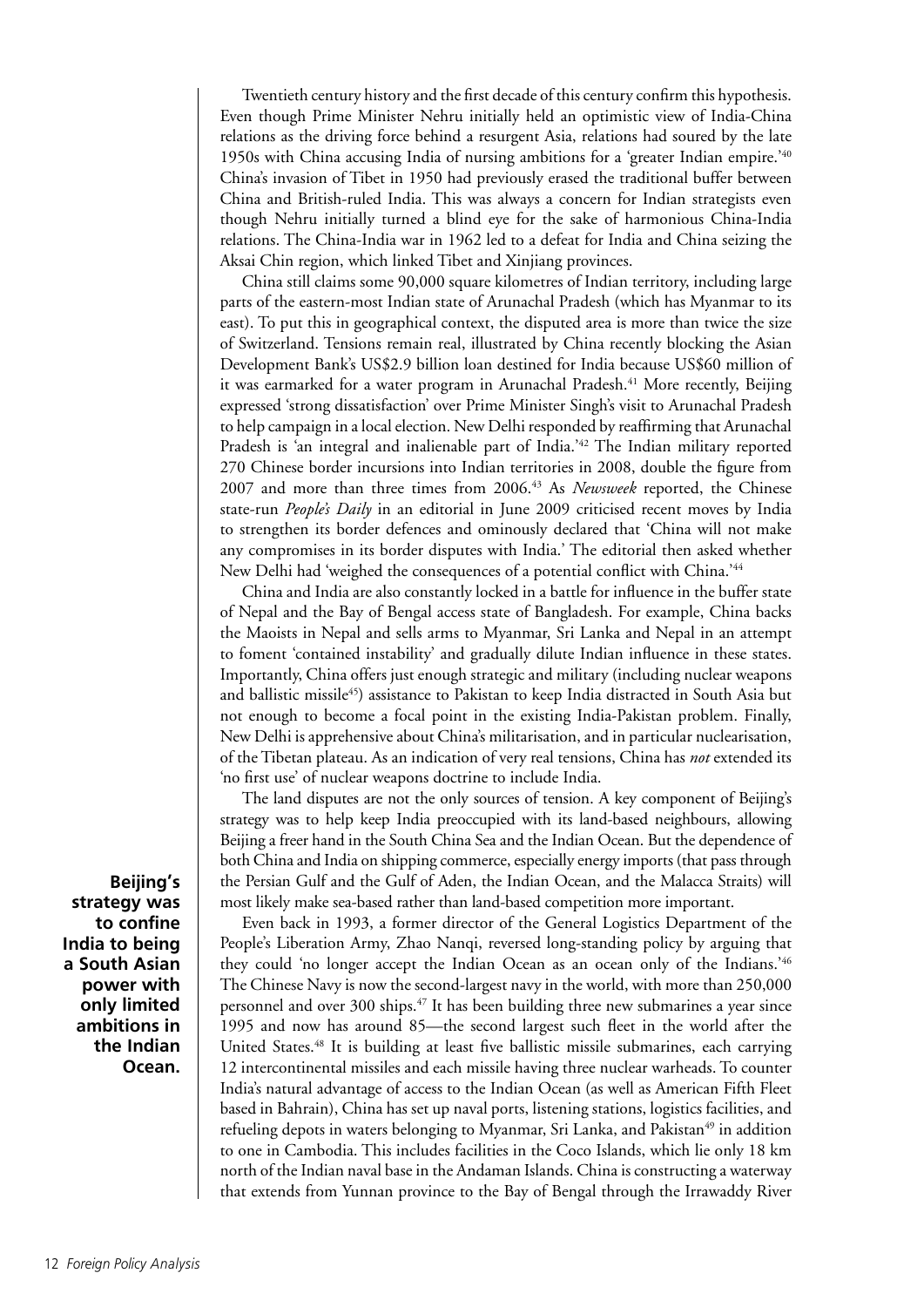in Myanmar.50 These are segments of what American and Indian analysts call China's emerging 'string of pearls' strategy:<sup>51</sup> efforts to increase access to ports and airfields, develop special diplomatic relationships, and modernise military forces that extend from the South China Sea through the Strait of Malacca, across the Indian Ocean, and on to the Arabian Gulf. Although there are still only very few actually discernable 'pearls' on the string, only Indian influence has prevented China from successfully signing on other 'string of pearls' candidates such as Bangladesh, Maldives, Mauritius, and Seychelles.

There is strong evidence that competition between the two powers now involves both land and sea. For example, Indian strategist and former intelligence chief Vikram Sood believes that China's strategy is all about keeping India bogged down by fomenting instability in its relations with Pakistan, Nepal, Bangladesh, and Myanmar, whilst encircling India with its 'string of pearls' strategy—a move designed to 'put India in pincers.'52 Beijing's strategy was to confine India to being a South Asian power with only limited ambitions in the Indian Ocean, and prevent it from becoming an Asian or a global power. But the growing interests and ambitions of India means China will be disappointed in this regard. The reported February 2009 stand-off between Chinese destroyers and an Indian submarine in the Gulf of Aden—in international waters far away from Chinese and Indian territorial borders—is significant. As C. Raja Mohan notes, the fact that the stand-off took place in neutral territory suggests colliding interests that extend way beyond the territorial waters of either nation.<sup>53</sup> India is threatening to constrain Chinese influence in the South China Sea, and China is moving into India's sphere of influence in the Indian Ocean.

Although China's yearning for a dominant role in a future post-America Asia leaves little room for Indian leadership, New Delhi sees itself as a major centre of power in Asia (and not just South Asia). It is significant that the most recent Indian naval strategy manual is titled *Freedom to Use the Seas* and speaks about India being 'among the foremost centres of power—economic, technological, and cultural—in the coming decades.' In New Delhi's eyes, this calls for 'a concomitant accretion of national power, of which the military power will be a critical dimension.'54 Although both countries are still primarily focused on domestic development and tensions can therefore be managed, there is little doubt that a rising India and China remain 'strategic adversaries.'

#### **Democratic India as a counter-balance against China**

India's commitment to democracy is sincere, having been long established and reaffirmed over decades. In a speech in 2005, Prime Minister Singh said that the 'idea of India' is the 'idea of an inclusive, open, multi-cultural, multi-ethnic, multi-lingual society.' Singh believes that this is 'the dominant trend of political evolution of all societies in the 21st century ... Liberal democracy is the natural order of political organisation in today's world. All alternate systems [are an] aberration.'55

To be sure, democracy by itself has never been enough to overcome the different strategic cultures and diverging interests of India vis-à-vis America and its allies. There is no preordained harmony between the world's most powerful democracy and the world's largest democracy. For example, in examining the UN voting patterns of India compared to the United States in issues such as human rights, the Middle East, and arms control, the voting coincidence between the two powers varied from zero percent to 45% from 1997–2003.56 But converging regional interests mean that democratic India becomes a strategic asset of huge significance. Indian and American leaders now refer to each other as 'natural allies.'<sup>57</sup> In particular, both sides believe that cooperation will eventually create a power balance in Asia that will help keep potential Chinese ambitions in check and constrain the ability of Beijing to challenge the existing liberal, open order in the future.

As the paper pointed out earlier, India has traditionally been preoccupied with landbased instability in its borders with Pakistan, Bangladesh and Myanmar. But the great powers in Asia are littoral states, and maritime power is critically important. As India's

**Converging regional interests means that democratic India becomes a strategic asset of huge significance.**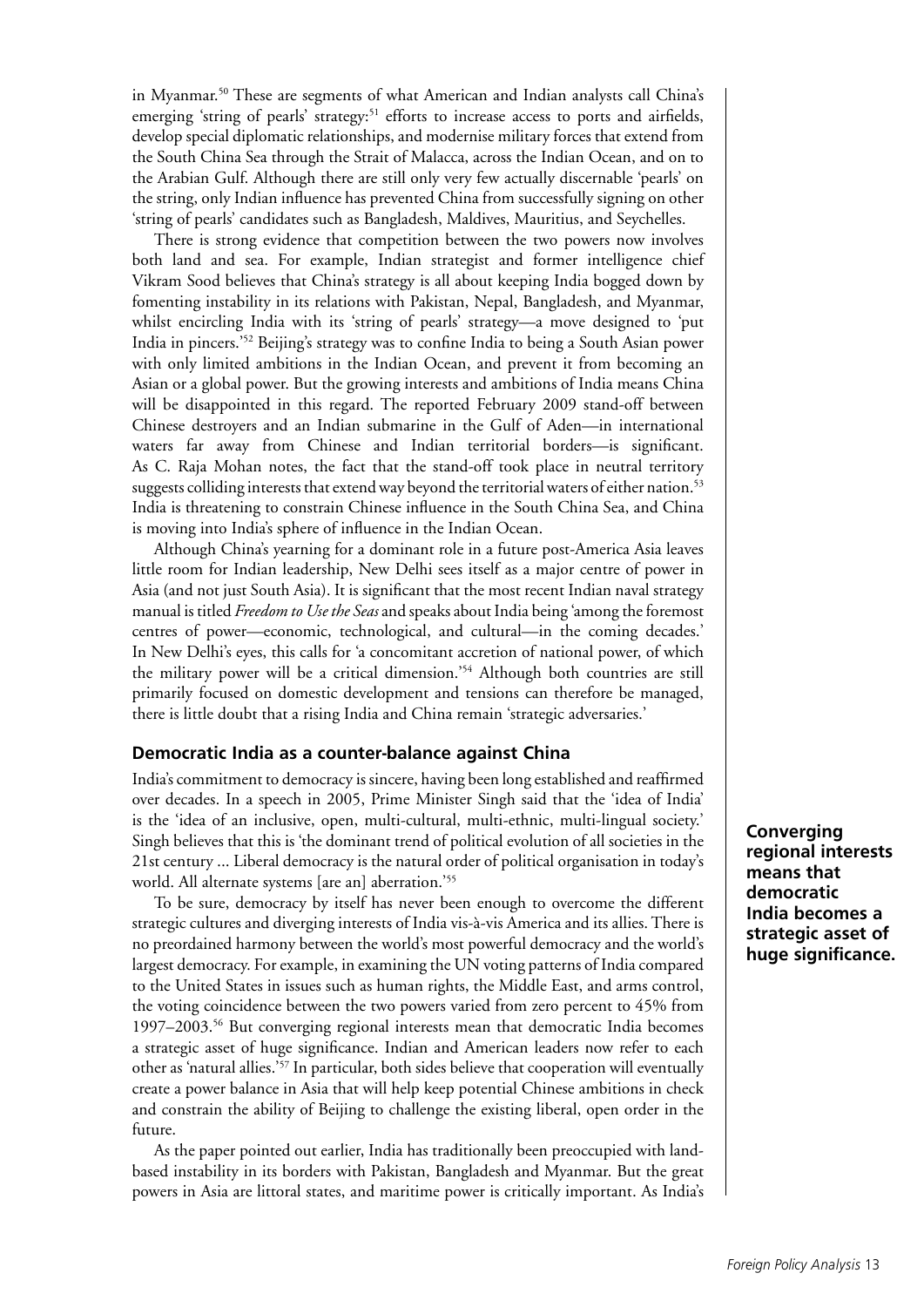power and interests grow, it is wisely focusing on its sea-based priorities and objectives, which will be more important in the future. This has opened up opportunities for the United States, its allies and partners, and India to reinforce and entrench their still fledging strategic partnership with extensive tactical cooperation at all levels.

India is adamant that it must remain the hegemon in the waters hugging its territorial borders. This is a concession the Americans and most of Asia are more than happy to make and will most likely offer India their blessing in this regard. In practical terms, India would seek an effective veto over actions of outside partners in these areas.

In the broader Indian Ocean (as well as the Arabian Sea and Bay of Bengal), the US Pacific Command is eager to expand further naval cooperation with India in protecting the sea-lanes of the Indian Ocean. The United States and India will likely increase the scope and frequency of the already extensive naval and air force exercises and planning in these Indian Ocean sea lanes<sup>58</sup> as well as deepen the broad-based dialogues and briefings with India. These briefings cover a wide range of matters relevant to South, Central and Southeast Asia, spanning Chinese military developments, policy in the Indian and Pacific Oceans, as well as US policy with rogue states such as Iran and North Korea. In terms of naval cooperation, Ashley Tellis suggests that 'a cooperative division of labour with respect to ocean surveillance, search and rescue, anti-piracy operations, and humanitarian assistance would be a good place to start.'59 Indeed, this has occurred. India, with regional blessing, is becoming a hegemon in its own backyard and one of the great powers in Asia.

Built on the back of quiet and tireless diplomacy and thriving bilateral relationships, Indian naval cooperation with Southeast Asia is also impressive. According to Udai Bhanu Singh, Research Officer with the Institute for Defence Studies and Analyses (IDSA), the conclusion of a bilateral defence cooperation agreement with Singapore in 2003 opened the door for India to ramp up its security diplomacy in Southeast and East Asia.60 India has since signed defence cooperation agreements with Indonesia, Malaysia, Vietnam, and Cambodia. In fact, India-Indonesia naval cooperation goes back 14 years to the Ind-Indo Corpat arrangement, and New Delhi arranges more tactical naval exercises with Jakarta than any other country, including the United States. In 2005, the Indian aircraft carrier *INS Viraat* made inaugural visits to the ports of Singapore, Jakarta, and Klang in Malaysia. Already, India has naval bases in the Andaman and Nicobar Islands at the western mouth of the Malacca Strait, giving New Delhi a huge advantage over Beijing when it comes tactical positioning in this crucial shipping laneway.

Chinese attempts to extend its naval reach and power through relationships with states such as Pakistan, Myanmar and Sri Lanka directly work to dilute Indian naval influence in the south Arabian Sea, south Indian Ocean, and southern parts of Bay of Bengal. America is already explicitly committed to helping India become a world power, and more specifically, a world naval power. This is aligned with Indian intentions to become one of the great naval powers able to materially influence matters in the waters to its west, east and south.

Importantly, Southeast Asia feels remarkably unthreatened by the rise of the Indian Navy. As former Singapore Prime Minister Lee Kuan Yew points out, Asia (with the exception of China) is not fundamentally concerned with India's economic and military rise.61 In supporting an enhanced Indian naval presence in the Indian Ocean, it is unlikely that the Indian Navy would seek to overplay its role since it would not have the capability to demand a greater role in the Persian Gulf, Malacca Straits, or the South China Sea and impinge on America's preferred areas of influence. In fact, it is likely that New Delhi will happily support continued American naval pre-eminence in these areas. The tactical confluence of interests means that Washington, New Delhi and South East Asian capitals consider each other's naval presence—and the network of bilateral partnerships with New Delhi—as stabilising forces for the region. Offering India an enhanced role is already indicating to New Delhi that Washington and Asian allies and partners are prepared to welcome India as an emerging and trusted great power.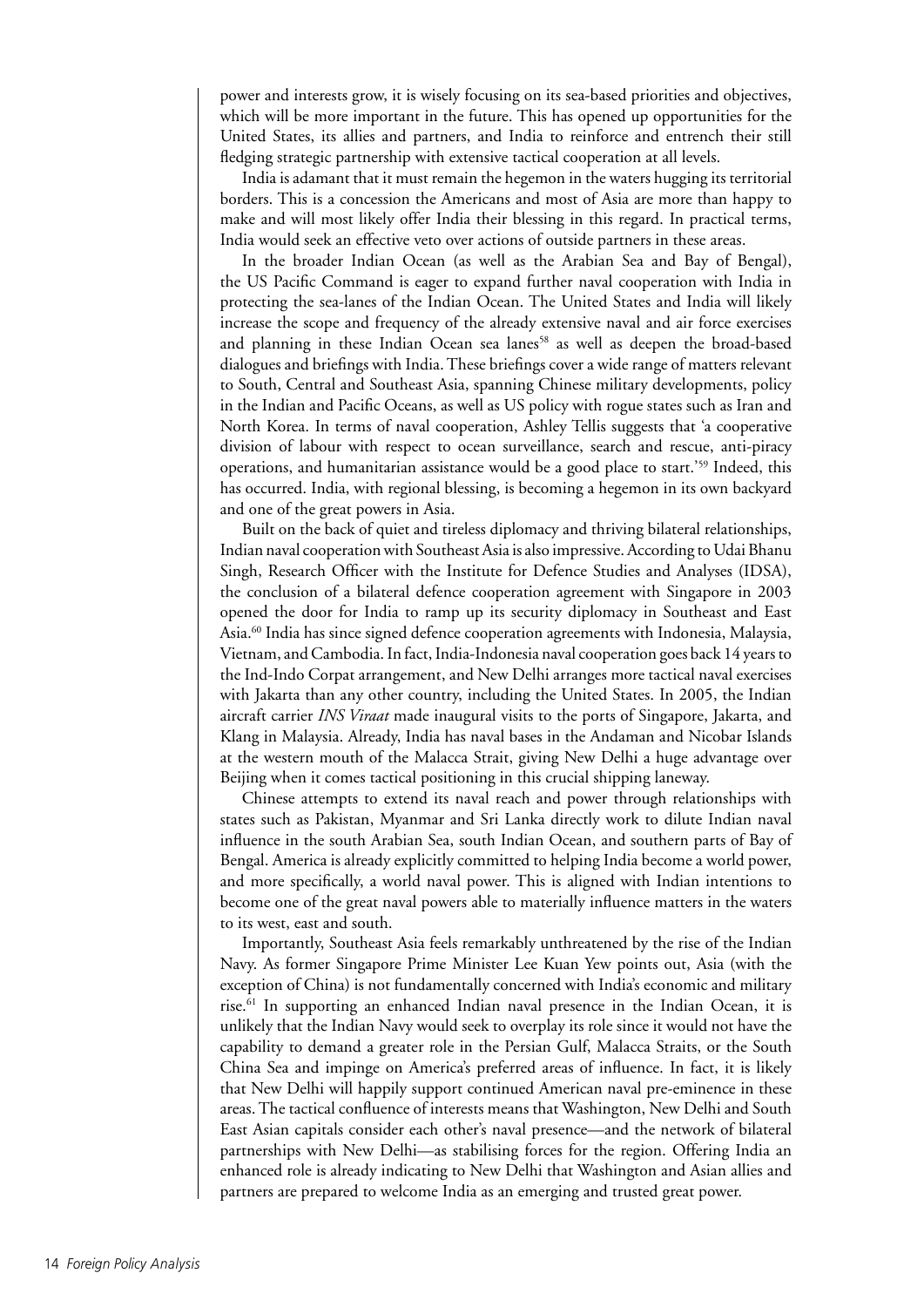The US-India partnership, as well as Indian engagement with East and Southeast Asia, is still in its early stages, but the foundations to build further are solid. If these relationships can continue to prosper from the bottom-up and if India's strategic partnerships can be further integrated into the existing US-led order in Asia—for which the early indicators are promising—India's future strategic, military and economic weight means that the twin prospects that China's rise can be peacefully managed and the existing liberal order can survive rise dramatically. China is an ambitious and even revisionist power (when it comes to its land and maritime borders), but it remains a sensible rather than reckless one. This is why a continued American presence and the informal network of bilateral security relationships remain the single-most important factor in preserving the peace now and in the future. Placing structural constraints on Chinese actions as it rises will remain the primary and effective strategy in meeting the challenge of the Chinese conundrum. India is poised to add its formidable and growing weight in reinforcing this approach.

That this can continue to occur depends on the successful coordination of many parts moving in sync. For example, India's growing role as a strategic player depends on the continued success of its economic reform program and rapid development. The US-India relationship and Indian partnerships with other states depend on continued, tireless bottom-up functional cooperation, as well as top-down intent from all sides. There is still much work to do in order to build the region's acceptance of any growing US-India partnership such that the partnership (as well as India's other bilateral relationships) augments rather than competes with the existing US-led regional order as well as other regional institutions. For example, many Southeast Asian states will not easily accept agreements that are seen as competitive and dilute ASEAN's relevance.

A case in point is the *2007 Quadrilateral Initiative* between the United States, India, Japan and Australia. The *Initiative* was viewed as an agreement that could reduce the relevance of ASEAN and of ASEAN-led forums such as the ARF. It was also seen as too explicitly an anti-Chinese containment agreement that might cause smaller states to 'choose' between China and *Initiative* members.

Moreover, New Delhi needs to further enmesh itself in the manifold and sometimes tedious multilateral forums and processes that characterise diplomacy in Asia. Even though multilateral institutions such as ASEAN and the various ASEAN-led forums are weak in terms of compliance and enforcement procedures, they serve the purpose of reinforcing norms of counter-dominance and counter-interference in each other's affairs. This is an important complement to the US-led 'hub-and-spokes' structure that has underpinned security and stability since World War II. China, for example, has learnt that it is much more effective to work with ASEAN to build influence and legitimacy than attempt to bully its way into ascendency.

Finally, the 'strategic encirclement' of China with India as one of the major centres of power needs to remain subtle and restrained. New Delhi must be allowed to continue to forge its own way and remain a 'structural constraint' on Chinese ambitions and actions, not an explicit one that is part of an anti-Chinese alliance. Importantly, China needs to remain confident that its interests and path towards continued prosperity lie in acceding to the existing US-led structure and competing within it rather than transforming or superseding it.

# **Conclusion: the importance of courting India**

India is an Asian giant growing in confidence, ambition, power, wealth, and influence. Its diplomats are also increasingly active in the region. For example, India has announced plans to create 514 new positions in its Ministry of External Affairs over the next 10 years.62 Importantly, its rise is not feared by other Asian states and its values and interests are closely aligned with our own.

**Placing structural constraints on Chinese actions as it rises will remain the primary and effective strategy in meeting the challenge of the Chinese conundrum. India is poised to add its formidable and growing weight in reinforcing this approach.**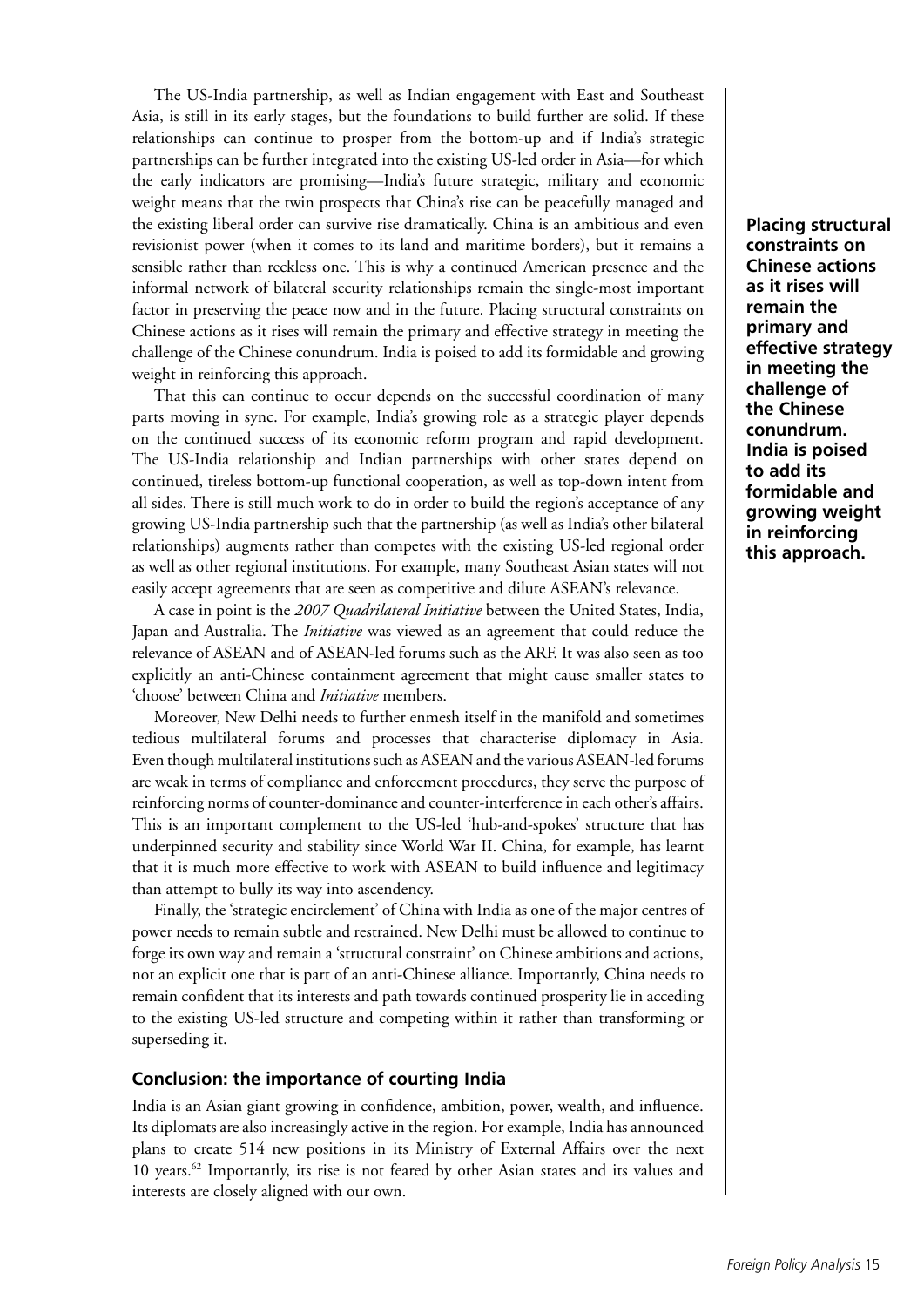Yet, current Australian government strategic thinking focuses excessively on East Asia and China in particular. For example, as Chris Rahman observed, the rise of India's navy a decade ago even caught Canberra by surprise.63 Admittedly, defence cooperation with India has since deepened. For example, Canberra and New Delhi have signed a *Memorandum of Understanding on Defence Cooperation* in 2006 designed to deepen practical defence ties in maritime security and counter-terrorism. An *Information Sharing Agreement* was signed in 2007, which 'will facilitate the sharing of classified information betw een the two countries' defence organizations.'64 Most recently, Foreign Minister Stephen Smith visited New Delhi and formally requested that Australia be allowed to participate in the annual US-India Malabar exercises.<sup>65</sup> These are positive developments.

However, the patient approach of quietly and steadily building meaningful bottomup military functional cooperation with the Indians in defence, as well as the need to conscientiously deepen the bilateral relationship, is at odds with Prime Minister Rudd's attempts to hurriedly lead the construction of comprehensive, multilateral top-down security architecture for the whole region before Australia, the United States, or Asia is ready. Doing so prematurely will simply exacerbate the *insecurity* of Asian states vis-àvis a rising China since any such new structure would have to explicitly allow China an *equal strategic status* as a player in the region. Regional states will want this to occur only when they are sure that China is fully committed to the pre-existing rules and norms of behaviour in the region, which will be some time away. Meanwhile, America and Asian allies and partners much prefer to bulk up the informal network of security alliances and partners (including with India) to hedge and maximise leverage against a rising China before any serious discussion of new comprehensive and inclusive security architecture can take place. Far from the region entering into a dangerous period of 'strategic drift' as Australian Prime Minister Kevin Rudd contends,<sup>66</sup> there is evidence that the United States, India, and key Asian partners are increasingly reading from the same strategic blueprint: A strong bilateral relationship with a rising India will be a critical factor in forging and strengthening the balance against a rising China in the future and in structurally constraining Beijing's actions.<sup>67</sup> A fully engaged India will improve the region's leverage over a potentially disruptive China in the future. Subsequently, America and Asian states are busy doing the hard graft of building a lasting economic and strategic relationship with a rising India and bringing New Delhi into existing regional structures.

There is less evidence Canberra is reading from the same page.

First, pushing for institutions that are all-inclusive and designed to discuss the full spectrum of security matters is certainly premature. Besides threatening to dilute the current strategy use to both assist with and manage China's rise, it goes against regional diplomatic culture in discussing tensions in open forums involving third parties. The most constructive work is done behind doors without the pressure of a high-profile security forum. Besides, the great fear of smaller Asian states is to have to 'choose' between the United States and China. They have never had to do so explicitly because they do not take part in any substantive, high-level action-based security forums involving both China and the United States. A pan-Asian security forum might very well change that.

Second, and more related to the arguments in this paper, simply arguing that India be included in future security institutions is a token gesture that pays only lipservice to India's growing importance. That India is poorly appreciated by the Rudd government—despite the commonality in values and strategic interests as well as the enormous economic opportunities presented by India's rise—is confirmed by the lack of energy and resources devoted to building the bilateral relationship with New Delhi. As C. Raja Mohan observes, the weakest link in strategic and diplomatic cooperation between India, the United States, and other Asian states is the weak relationship between New Delhi and Canberra.68 Discussions about what top-down, overarching security architecture we should build (rather than the diplomatic and security relationships we

**A fully engaged India will improve the region's leverage over a potentially disruptive China in the future.**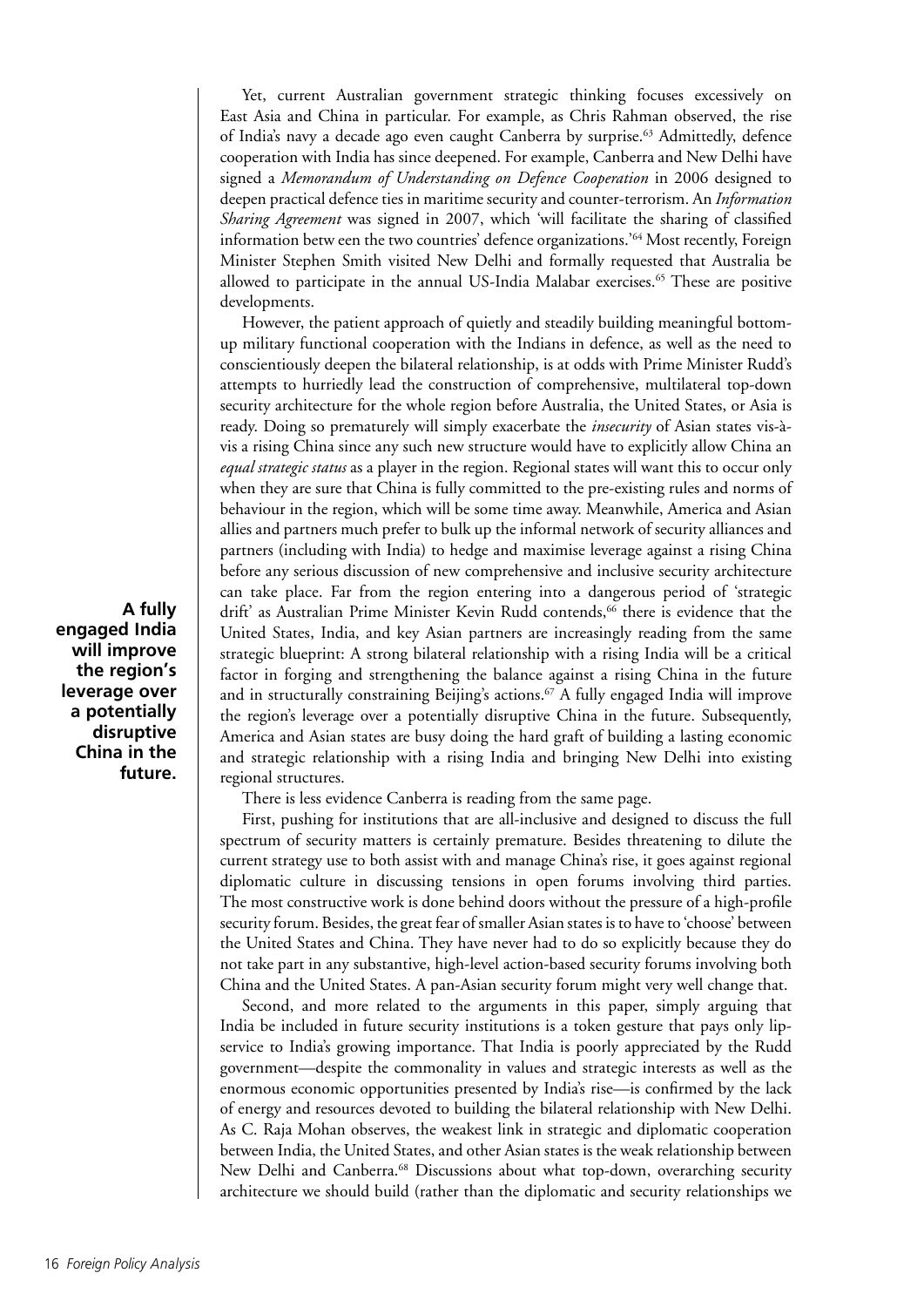first need to renew and reaffirm) are putting the strategic cart before the horse and are a mistake and distraction. Bear in mind that a poorly developed relationship between Canberra and New Delhi is not a regional deal-breaker when it comes to New Delhi's growing strategic weight—India will simply become too big and important. But a poor or undeveloped relationship will do more future harm to Australia than it will to India. The India factor in Asia's future will rise in importance despite our neglect, but it will reduce Australia's future regional strategic relevance.

More generally, Canberra should reduce its focus on top-down architecture building for the moment and instead direct our limited resources and attention toward improving bilateral relationships, such as with Asia's other giant—India. This also makes sense since Canberra's influence will be enhanced in any future regional institution if Australia's bilateral relationship with key players such as India is first strengthened.

The paper is not denying that some efforts have been made. The annual talks between the Australian Chief of Defence and Indian counterparts is a good initiative, but Australia's poor overall diplomatic engagement with and strategic appreciation of India is nevertheless worrying. For example, while Australia holds an annual *Defence Strategic Dialogue* with China involving the Secretary of Defence in addition to the Chief of Defence Force, there is no equivalent annual Secretary-level bi-lateral dialogue with India.<sup>69</sup> Even though the Rudd government in 2008 pulled out of the 'Strategic Dialogue plus India' involving the ill-fated *Quadrilateral Initiative* partners, there is no reason why Canberra should not work towards instituting an annual Secretarylevel bi-lateral security dialogue with New Delhi to discuss bottom-up cooperation, but prudently leaving aside top-down strategic matters until New Delhi is ready.

Meanwhile, Australia has its own nuclear-related stumbling block with India that is holding back the prospect of better relations. It is time to revisit the arguments for and against selling uranium to India—a non-signatory to the *Non Proliferation Treaty* (NPT)—that are becoming less relevant. The Rudd government's refusal to honour the previous Howard government's deal to sell uranium to India—despite Rudd subsequently supporting the 2008 'India waiver' as a member of the 45-nation Nuclear Suppliers Group (NSG) which allowed the sale of uranium to India in 2008<sup>70</sup>—remains an inconsistent, anachronistic and dogmatic stance, and an unnecessary slight against India.71 Despite the Rudd government's continual reassurance that Australia's refusal to sell uranium to non-signatories of the NPT is not aimed at India, $72$  the fact remains that the only other nuclear powers that are non-signatories to the NPT are North Korea and Pakistan.73 New Delhi therefore sees Canberra's position as tantamount to treating 'responsible India' as an 'irresponsible rogue state' or as a 'nuclear proliferator,' although India (unlike Pakistan) has never been one. This stumbling block in our relations with New Delhi should be removed.

Furthermore, the 'Asia-Pacific' has always been understood as a strategic rather than geographical construction. Given its growing economic interests as a result of the Look East policy, Canberra should devote proper resources to seriously push the argument that India be incorporated and encouraged to play an active role into the full array of existing regional institutions, especially a reorganised Asia-Pacific Economic Cooperation (APEC) organisation. Indeed, even though bilateral relationships remain the main game, China is cleverly using existing institutions to extend its influence.<sup>74</sup> Given India's rising role as a 'structural constraint' and counter against Chinese power and influence, Canberra should relentlessly seek to push for New Delhi's inclusion in as many existing regional multilateral forums as possible.

The enormous importance of India should no longer be our strategic blind spot. If Australia and the Rudd government can help smooth the path of a rising India into Asia, then we will undoubtedly enhance our future relevance and play our part in reinforcing existing foundations for a stable peace and prosperity in the region that may yet survive for decades.

**The enormous importance of India should no longer be our strategic blind spot.**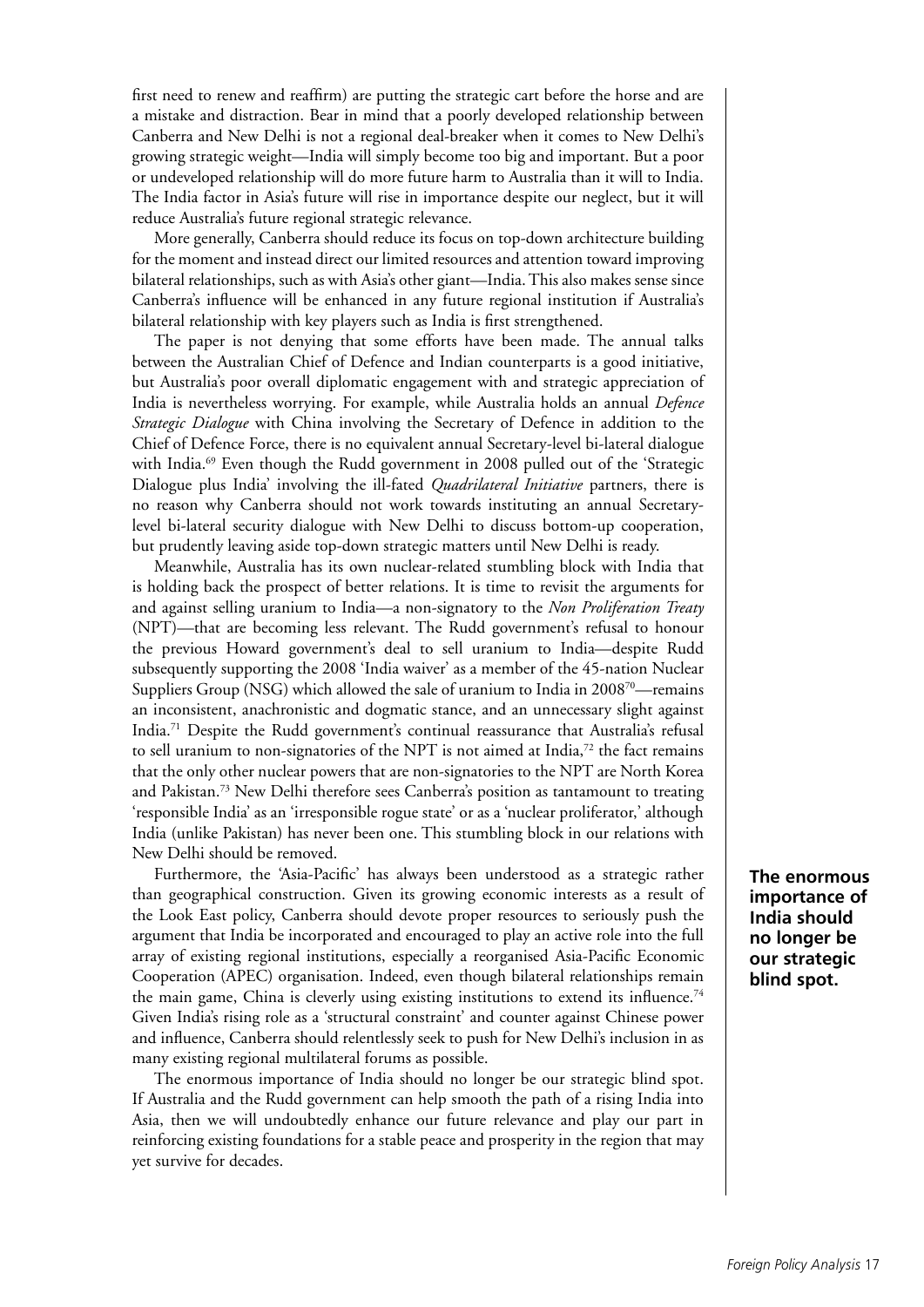# **Endnotes**

- 1 Henry Kissinger, *Diplomacy* (New York: Simon & Schuster, 1994).
- 2 *[Defending Australia in the Asia Pacific Century: Force 2030](http://www.defence.gov.au/whitepaper/docs/defence_white_paper_2009.pdf)* (Canberra: Department of Defence, 2009), 34.
- 3 As above, 43.
- 4 *[BRICs and Beyond](http://www2.goldmansachs.com/ideas/brics/BRICs-and-Beyond.html)* (New York: Goldman Sachs Economics Department, November 2007).
- 5 As above.
- 6 Rubina Verma, 'India's Service Sector Growth—A "New" Revolution,' DEGIT Conference Papers (June 2006); Rivi Kiran and Manpreet Kaur, 'Global Competitiveness and Total Factor Productivity in Indian Manufacturing,' *International Journal of Indian Culture and Business Management* 1:4 (2008); and Shankar Archarya, 'India's Growth: Past and Future,' Paper for Presentation at the Eighth Global Development Conference of the Global Development Network (14–16 January 2007).
- 7 See Lan Xinzhen, ['The Aging Problem of China,'](http://www.bjreview.com.cn/lianghui/txt/2007-03/14/content_59110.htm) *Beijing Review* (14 March 2007).
- 8 Arjun Adlakha, ['Population Trends: India,'](http://www.census.gov/ipc/prod/ib-9701.pdf) *US Department of Commerce International Brief* (April 2009).
- 9 See John Lee, *[Will China Fail?](https://www.sslcis.org/cart/index.php?main_page=product_info&products_id=116)* 2nd edition (Sydney: The Centre for Independent Studies, 2009).
- 10 See ['India can make N-powered aircraft carrier: Kakodkar,'](http://timesofindia.indiatimes.com/india/India-can-make-N-powered-aircraft-carrier-Kakodkar/articleshow/4858274.cms) *The Times of India* (5 August 2009).
- 11 ['India's 2008–2009 Military Budget,'](http://www.defenseindustrydaily.com/Indias-2008-2009-Military-Budget-04780/) *Defence Industry Daily* (9 March 2008).
- 12 Quoted in Hamish McDonald, ['India: Beyond the Sea Wall,'](http://www.asialink.unimelb.edu.au/__data/assets/pdf_file/0019/21673/Hamish_McDonald_India_essay.pdf) *Asia Link Essays* (June 2009), 4.
- 13 As above, 6.
- 14 Arun Kumar, ['Manmohan Singh to make first state visit of Obama presidency,'](http://www.thaindian.com/newsportal/world-news/manmohan-singh-to-make-first-state-visit-of-obama-presidency_100255374.html) *Thaindian News* (3 October 2009).
- 15 Lord Curzon, *The Place of India in the Empire* (New Delhi: Philosophical Institute of India, 1909).
- 16 C. Raja Mohan, *Crossing the Rubicon: The Shaping of India's Foreign Policy* (New Delhi: Viking, 2003), 260–263.
- 17 Robyn Meredith, ['From Spinning Wheel to Fiber Optics,'](http://www.forbes.com/2007/07/19/elephant-dragon-meredith-oped-cz_rm_0720dragonthree.html) *Forbes* (20 July 2007).
- 18 See Arun Shourie, 'Navigating Reforms: Lessons from India,' *Economic Affairs* 29:3 (September 2009).
- 19 See Sumit Ganguly and Manjeet S. Pardesi, 'Explaining Sixty Years of India's Foreign Policy,' *India Review* 8:1 (2009).
- 20 For example, see Prime Minister Manmohan Singh, 'Keynote Address at Special Leaders Dialogue of ASEAN Business Advisory Council,' *Shared Integration: Promoting a Greater Asia* (Singapore: The Asian Dialogue Society, 2006).
- 21 Suvrokamal Dutta, ['ASEAN and East Asia could be India's new gold mine,'](http://www.merinews.com/catFull.jsp?articleID=128408) www.merinews.com (8 December 2007)**.**
- 22 See *New Priorities in South Asia: US Policy Towards India, Pakistan and Afghanistan* (New York: Council on Foreign Relations, 2003).
- 23 See Jayshree Bajoria, ['India-Afghanistan Relations,'](http://www.cfr.org/publication/17474/indiaafghanistan_relations.html) *Council on Foreign Relations Backgrounder* (22 July 2009).
- 24 See Ashley Tellis, ['De facto, not de jure—India is world's sixth nuclear power,'](http://www.livemint.com/2008/09/28220522/De-facto-not-de-jure--India.html) *The Wall Street Journal* (28 September 2008).
- 25 'India pitches for full membership of SCO,' *SiliconIndia* (27 October 2005).
- 26 For example, see ['US to help India become major world power,'](http://www.siliconindia.com/shownews/US_to_help_India_become_Major_World_Power-nid-27539.html) *SiliconIndia* (1 April 2005).
- 27 Quoted in Thomas Donnelly, ['Going Out for India,'](http://www.aei.org/article/22224) AEI Articles & Commentary (31 March 2005).
- 28 ['India, US, Japan foster relationships during MALABAR,'](http://www.sofmag.com/wp/2009/05/india-japan-us-foster-relationships-during-malabar/) *Soldier of Fortune* (5 May 2009).
- 29 See Sanu Kainikara, *Australian Security in the Asian Century* (Canberra: Air Power Development Centre, 2008), 66–67.
- 30 See Sanjaya Baru, ['India-United States Relations under the Obama Administration,'](http://www.isn.ethz.ch/isn/Digital-Library/Publications/Detail/?ots591=CAB359A3-9328-19CC-A1D2-8023E646B22C&lng=en&id=93807) *ISAS Insights* 38 (10 November 2008).
- 31 Robert D. Blackwill, 'A Friend Indeed,' *The National Interest* (May/June 2007).
- 32 See John Lee, ['China's Insecurity and Search for Power,'](http://www.cis.org.au/issue_analysis/IA101/ia101.pdf) CIS Issue Analysis No. 101 (Sydney, The Centre for Independent Studies, November 2008).
- 33 Min Zeng, ['China Adds to Treasury Piles, With Bias to Short End,'](http://online.wsj.com/article/SB124779045602055085.html) *The Wall Street Journal* (17 July 2009).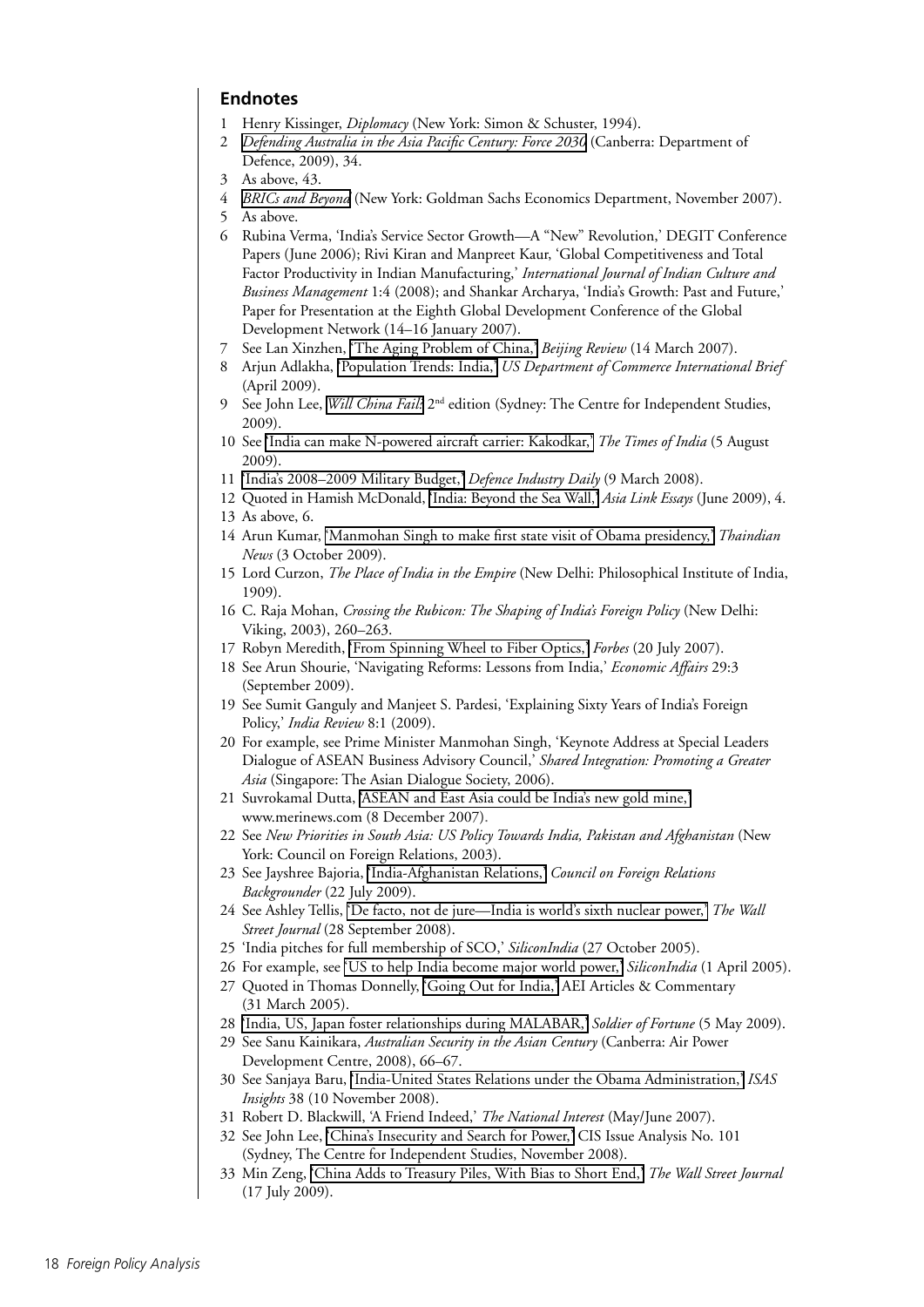- 34 Paul Gruenwald and Masahiro Hori, ['Intra-Regional Trade Key to Asia's Export Boom,'](http://www.imf.org/external/pubs/ft/survey/so/2008/CAR02608A.htm) *IMF Survey* (6 February 2008).
- 35 See ['Global Financial Turmoil Highlights Importance of China-ASEAN Free Trade Area,'](http://english.people.com.cn/90002/96867/96872/6633255.html) *People's Daily Online* (9 April 2009).
- 36 Cited in Daniel Twining, ['The New Game: Why the Bush Administration has Embraced](http://www.weeklystandard.com/Content/Public/Articles/000/000/013/094gntoy.asp)  [India,'](http://www.weeklystandard.com/Content/Public/Articles/000/000/013/094gntoy.asp) *The Weekly Standard*, 12:15 (25 December 2006).
- 37 Cited in Rajat Pandit, 'India to "Arm" Itself for Strategic Interests,' *The Times of India* (27 October 2004).
- 38 Cited in Daniel Twining, as above.
- 39 As above.
- 40 See Parshotam Mehra, 'India's Border Dispute with China,' *International Studies* 42:3–4  $(2005).$
- 41 N.V. Subramanian, ['China's "contained instability" in South Asia upsets India,'](http://opinionasia.com/ContainedInstbility) *Opinion Asia* (28 May 2009).
- 42 ['India rejects China's objections on PM's Arunachal visit,'](http://news.rediff.com/report/2009/oct/13/china-protests-pms-visit-to-arunachal.htm) *Rediff News* (13 October 2009).
- 43 Jeremy Kahn, ['Why India Fears China,'](http://www.newsweek.com/id/217088) *Newsweek* (10 October 2009).
- 44 As above.
- 45 See S. Enders Wimbush, *Strategic India* (Washington, D.C.: Smith Richardson Foundation, 2006).
- 46 Cited in Robert Kaplan, ['Center Stage for the Twenty-First Century,'](http://www.foreignaffairs.com/articles/64832/robert-d-kaplan/center-stage-for-the-21st-century) *Foreign Affairs* 88:2 (March/April 2009).
- 47 See Howard Chua-Eoan, ['Beyond Pirates: On the High Seas, an India-China Rivalry,'](http://www.time.com/time/world/article/0,8599,1890251,00.html) *Time* (8 April 2009).
- 48 America has around 35 submarines stationed in the Pacific and Japan has 16.
- 49 Note however that the Gwadar port in Pakistan is under the management of a Singapore based company and Pakistan remains under significant US influence.
- 50 See Gurpreet S. Khurana, ['China-India Maritime Rivalry,'](http://www.indiandefencereview.com/2009/04/china-india-maritime-rivalry.html) *Indian Defence Review*, 23:4 (2009).
- 51 USAF Lieutenant Colonel Christopher J. Pehrson, *[String of Pearls: Meeting the Challenge of](http://www.strategicstudiesinstitute.army.mil/pdffiles/PUB721.pdf)  [China's Rising Power across the Asian Littoral](http://www.strategicstudiesinstitute.army.mil/pdffiles/PUB721.pdf)* (Washington, D.C.: Strategic Studies Institute, United States Army War College, July 2006).
- 52 Vikram Sood, ['Chewing over China,'](http://www.hindustantimes.com/News-Feed/nm19/Chewing-over-China/Article1-172369.aspx) *The Hindustan Times* (13 November 2006).
- 53 C. Raja Mohan, ['Sino-Indian Naval 'Encounter' in the Gulf of Aden: Mitigating Sino-](http://www.isn.ethz.ch/isn/Digital-Library/Publications/Detail/?ots591=0C54E3B3-1E9C-BE1E-2C24-A6A8C7060233&lng=en&id=96483)[Indian Maritime Rivalry,'](http://www.isn.ethz.ch/isn/Digital-Library/Publications/Detail/?ots591=0C54E3B3-1E9C-BE1E-2C24-A6A8C7060233&lng=en&id=96483) *ISAS Brief* 97 (6 February 2009).
- 54 *[Freedom to Use the Seas: India's Maritime Military Strategy](http://indiannavy.nic.in/maritime_strat.pdf)* (New Delhi: Ministry of Defence, 2007), iii.
- 55 Prime Minister Manmohan Singh, Speech at India Today Conclave (25 February 2005).
- 56 Rahul Sagar, 'What's in a Name? India and America in the Twenty-First Century,' *Survival*  46:3 (2004).
- 57 Remarks by Prime Minister Atal Bihari Vajpayee, 'India, USA and the World,' at the Asia Society, New York (21 September 1998); President Bill Clinton, 'Remarks by US President Clinton to the Joint Session of the Indian Parliament,' New Delhi (22 March 2000); and Nicholas Burns, 'America's Strategic Opportunity with India,' *Foreign Affairs* 86:6 (November/December 2007).
- 58 Karl F. Inderfurth, 'Breaking more Naan with Delhi: The Next Stage in US-India Relations,' *The National Interest* (November/December 2007).
- 59 Ashley J. Tellis, *[India as a New Global Power](http://www.carnegieendowment.org/publications/?fa=view&id=17079)* (Washington, D.C.: Carnegie Endowment for International Peace, 2005), 39.
- 60 Udai Bhanu Singh, 'India and Southeast Asia: Enhanced Defence and Strategic Ties,' in N.S. Sisodia and Sreeradha Datta (eds.), *Changing Security Dynamics in Southeast Asia* (New Delhi: Magnum, 2008), 329–345.
- 61 Lee Kuan Yew, ['India's Peaceful Rise,'](http://www.forbes.com/part_forbes/2007/1224/033.html) *Forbes* (24 December 2007).
- 62 See *[Australia's Diplomatic Deficit](http://www.lowyinstitute.org/Publication.asp?pid=996)* (Sydney: Lowy Institute for International Policy, 2009), 19.
- 63 Chris Rahman, 'Australia and Maritime Security in the Northeast Indian Ocean,' in William T. Tow and Chin Kin Wah (eds.), *ASEAN- India- Australia: Towards Closer Engagement in a New Asia* (Singapore: Institute of Southeast Asian Studies, 2009), 195.
- 64 Hon. Brendan Nelson MP, Minister of Defence, 'Australia and India Sign Defence Information Sharing Arrangement' press release (12 July 2007).
- 65 Amanda Hodge, ['Stephen Smith aims for Indian war games,'](http://www.theaustralian.news.com.au/story/0,,26211954-31477,00.html) *The Australian* (15 October 2009).